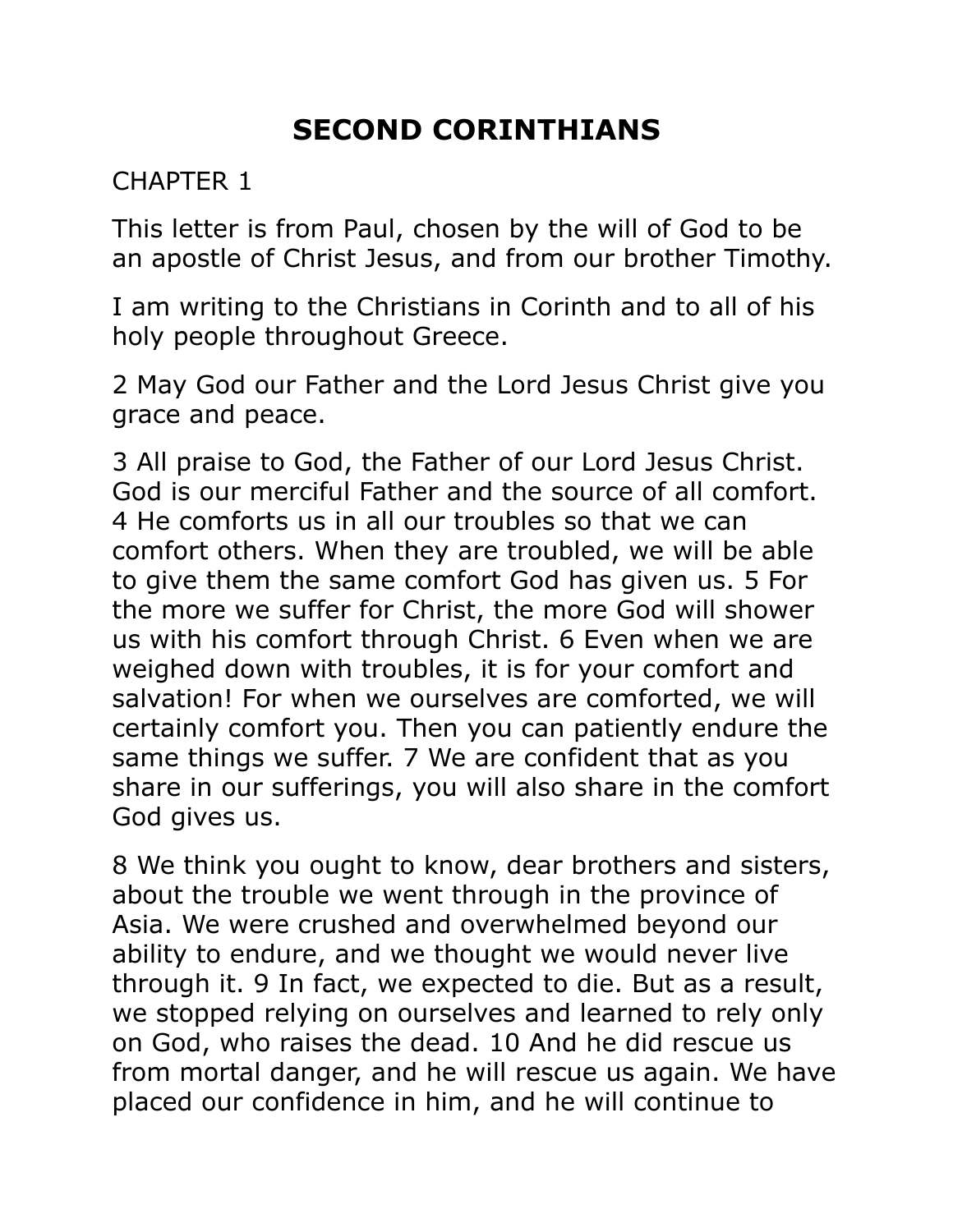rescue us. 11 And you are helping us by praying for us. Then many people will give thanks because God has graciously answered so many prayers for our safety.

12 We can say with confidence and a clear conscience that we have lived with a God-given holiness and sincerity in all our dealings. We have depended on God's grace, not on our own human wisdom. That is how we have conducted ourselves before the world, and especially toward you. 13 Our letters have been straightforward, and there is nothing written between the lines and nothing you can't understand. I hope someday you will fully understand us, 14 even if you don't understand us now. Then on the day when the Lord Jesus returns, you will be proud of us in the same way we are proud of you.

15 Since I was so sure of your understanding and trust, I wanted to give you a double blessing by visiting you twice— 16 first on my way to Macedonia and again when I returned from Macedonia. Then you could send me on my way to Judea.

17 You may be asking why I changed my plan. Do you think I make my plans carelessly? Do you think I am like people of the world who say "Yes" when they really mean "No"? 18 As surely as God is faithful, our word to you does not waver between "Yes" and "No." 19 For Jesus Christ, the Son of God, does not waver between "Yes" and "No." He is the one whom Silas, Timothy, and I preached to you, and as God's ultimate "Yes," he always does what he says. 20 For all of God's past promises have been fulfilled in Christ with a resounding "Yes!" So, our faith in saying "Yes!" and "Amen!" to all of God's future promises brings glory to God.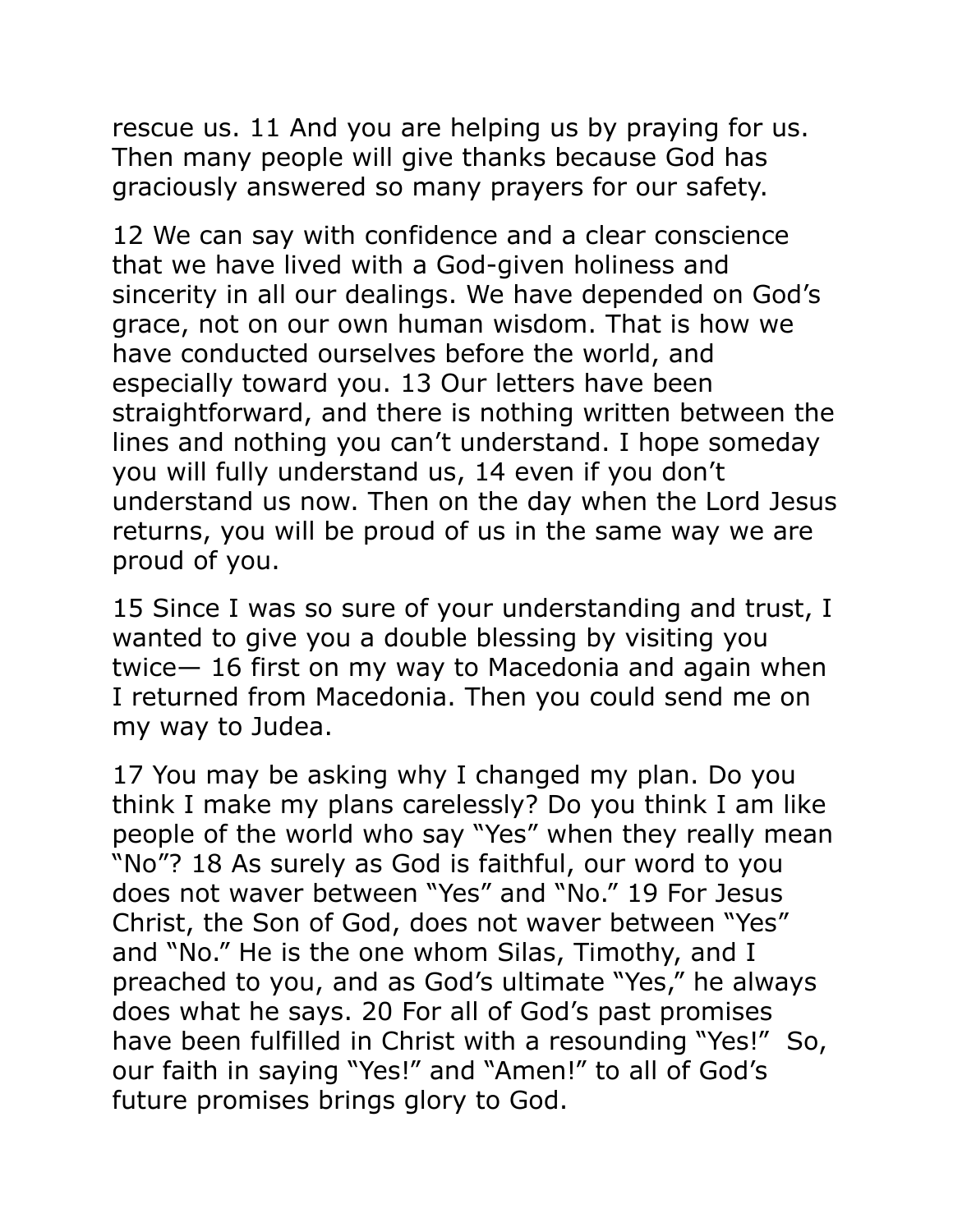21 It is God who enables us, along with you, to stand firm for Christ. He has commissioned us, 22 and he has identified us as his own by placing the Holy Spirit in our hearts as the first installment that guarantees everything he has promised us.

23 Now I call upon God as my witness that I am telling the truth. The reason I didn't return to Corinth was to spare you from a severe rebuke. 24 That does not mean we want to dominate you by telling you every move to make in the Christian life. But we want to help you for the sake of your happiness, because your salvation depends upon your faith.

#### SECOND CORINTHIANS 2

So I decided that I would not bring you grief with another painful visit. 2 For if I cause you grief, who will make me glad? Certainly not someone I have grieved. 3 That is why I wrote to you as I did, so that when I do come, I won't be grieved by the very ones who ought to give me the greatest happiness. Surely you all know that my happiness comes from your being happy. 4 I wrote that letter in great anguish, with a troubled heart and many tears. I didn't want to upset you, but I wanted to let you know how much love I have for you.

5 I am not overstating it when I say that the man who caused all the trouble hurt all of you more than he hurt me. 6 Most of you opposed him, and that was punishment enough. 7 Now, however, it is time to forgive and comfort him. Otherwise he may be overcome by discouragement. 8 So I urge you now to reaffirm your love for him.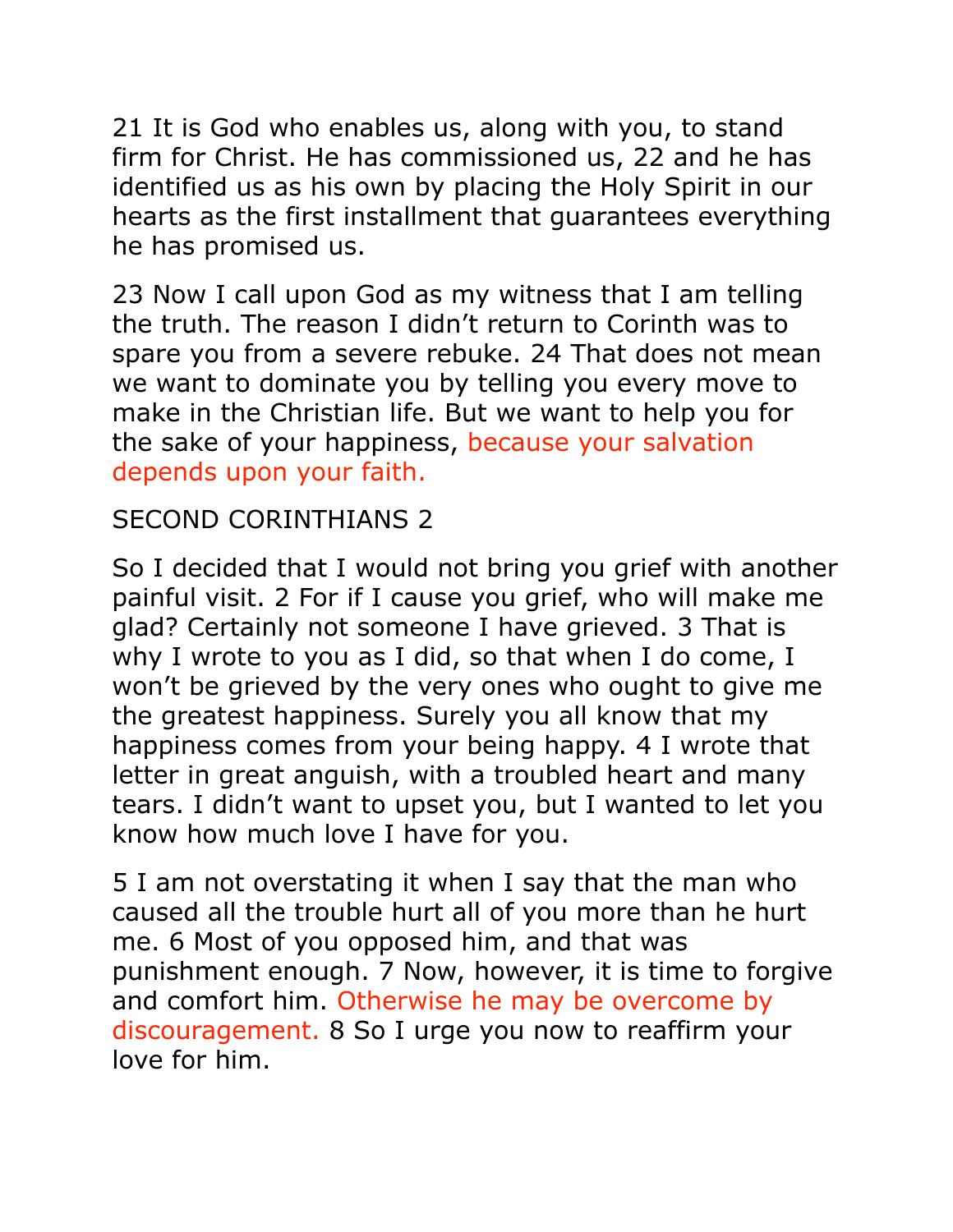9 I wrote to you as I did to test you and see if you would fully comply with my instructions. 10 When you forgive this man, I forgive him, too. And when I forgive whatever needs to be forgiven, I do so with Christ's authority for your benefit, 11 so that satan will not cause us to stumble. For we are familiar with the way he operates.

12 When I came to the city of Troas to preach the Good News of Christ, the Lord opened a door of opportunity for me. 13 But I had no peace of mind because my dear brother Titus hadn't yet arrived with a report from you. So I said good-bye and went on to Macedonia to find him.

14 But thank God! He *always* leads us into victory in Christ and he uses us to spread the knowledge of Christ everywhere, like a sweet perfume. 15 Our lives are a Christ-like fragrance rising up to God. But this fragrance is perceived differently by those who are being saved and by those who are perishing. 16 To those who are perishing, we are a dreadful smell of death and doom. But to those who are being saved, we are a life-giving perfume. And who is adequate for such a task as this?

17 You see, we are not like the many hucksters who preach for personal profit. We preach the word of God with sincerity and with Christ's authority, knowing that God is watching us.

## SECOND CORINTHIANS 3

Are we beginning to praise ourselves again? Are we like others, who need to bring you letters of recommendation, or who ask you to write such letters on their behalf? Surely not! 2 The only letter of recommendation we need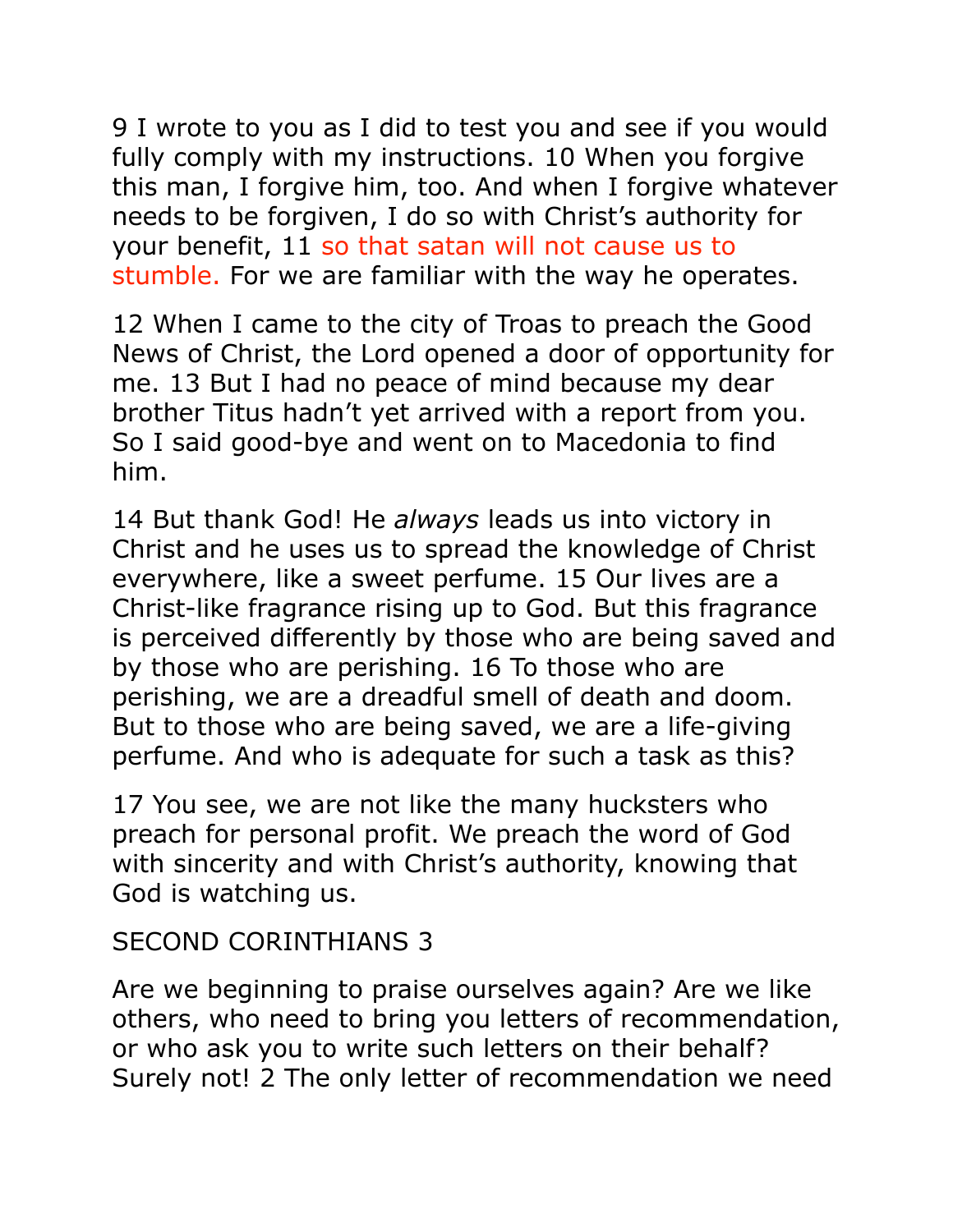is you yourselves. Your lives are a letter written in our hearts; everyone can read it and recognize our good work among you. 3 Clearly, you are a letter from Christ showing the result of our ministry among you. This "letter" is written not with pen and ink, but with the Spirit of the living God. It is carved not on tablets of stone, but on human hearts.

4 We are confident of all this because of our great trust in God through Christ. 5 It is not that we think we are qualified to do anything on our own. Our qualification comes from God. 6 He has enabled us to be ministers of his new covenant of love and life. This is a covenant not of written laws, but of the Spirit. The old written covenant ends in death; but under the new covenant, the Spirit gives life.

7 The old way, with laws etched in stone, led to death, though it began with such glory that the people of Israel could not bear to look at Moses' face. For his face shone with the glory of God, even though the brightness was already fading away. 8 Shouldn't we expect far greater glory under the new way, now that the Holy Spirit is giving life? 9 If the old way, which brings condemnation, was glorious, how much more glorious is the new way, which makes us right with God! 10 In fact, that first glory was not glorious at all compared with the overwhelming glory of the new way. 11 So if the old way, which has been replaced, was glorious, how much more glorious is the new, which remains forever!

12 Since this new way gives us such confidence, we can be very bold. 13 We are not like Moses, who put a veil over his face so the people of Israel would not see the glory, even though it was destined to fade away. 14 But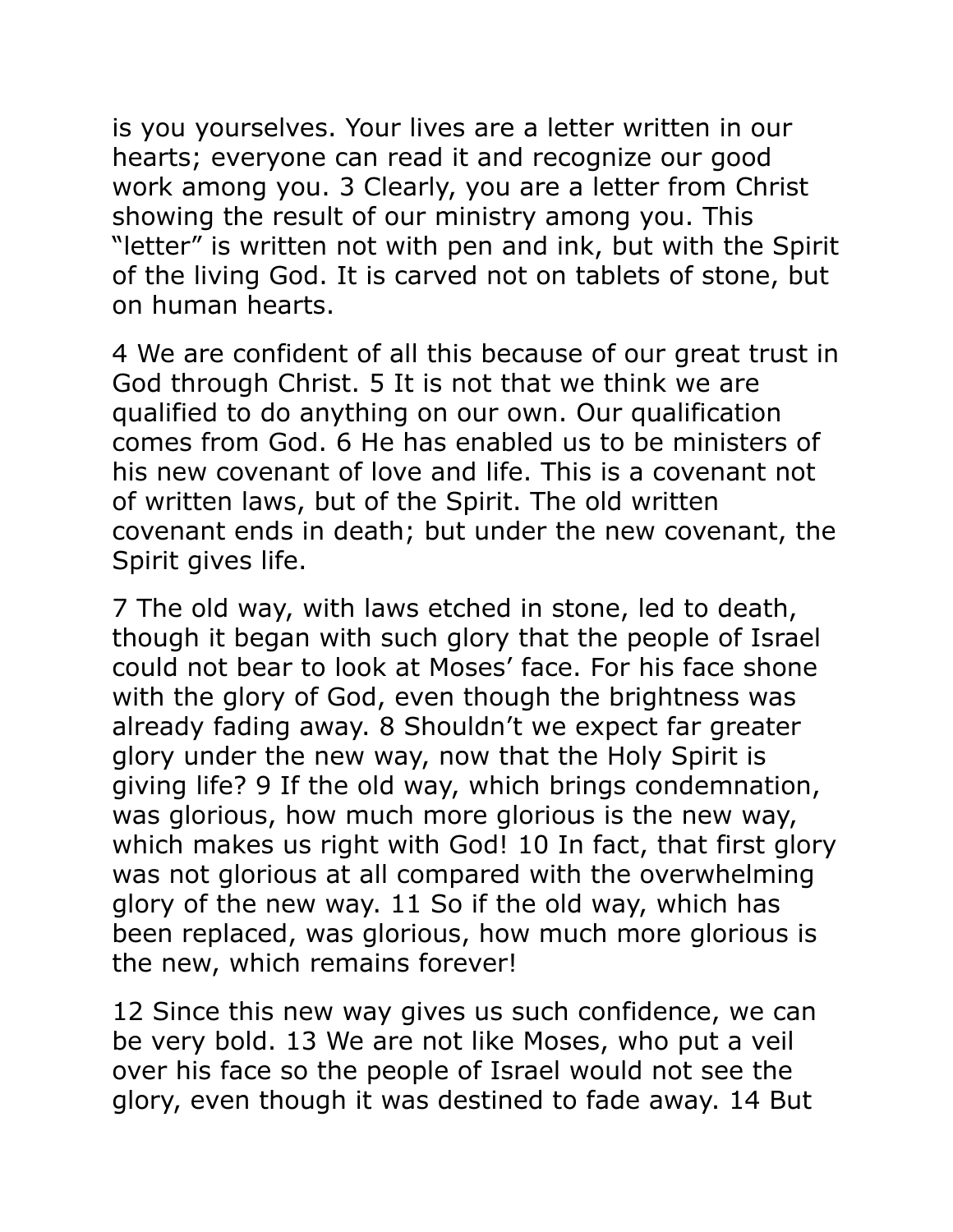the people's minds were hardened, and to this day whenever the old covenant is being read, the same veil covers their minds so they cannot understand the truth. And this veil can be removed only by believing in Christ. 15 Yes, even today when they read Moses' writings, their hearts are covered with that veil, and they do not understand.

16 But whenever someone turns to the Lord, the veil is taken away. 17 For the Lord is the Spirit, and wherever the Spirit of the Lord is, there is freedom. 18 So all of us who have had that veil removed can see and reflect the glory of the Lord. And the Lord—who is the Spirit—makes us more and more like him as we are changed into his glorious image.

ADA, 2-16-10, Tues. 7:25 - 8:45

II Corinthians 3:7-18

### **The Old Covenant The New Covenant**

7. etched in stone The Holy Spirit

led to death and gives life

began with blinding glory **that** far greater

glory in the contract of the contract of the contract of the contract of the contract of the contract of the c

9. brings condemnation makes us right with God

glorious much more glorious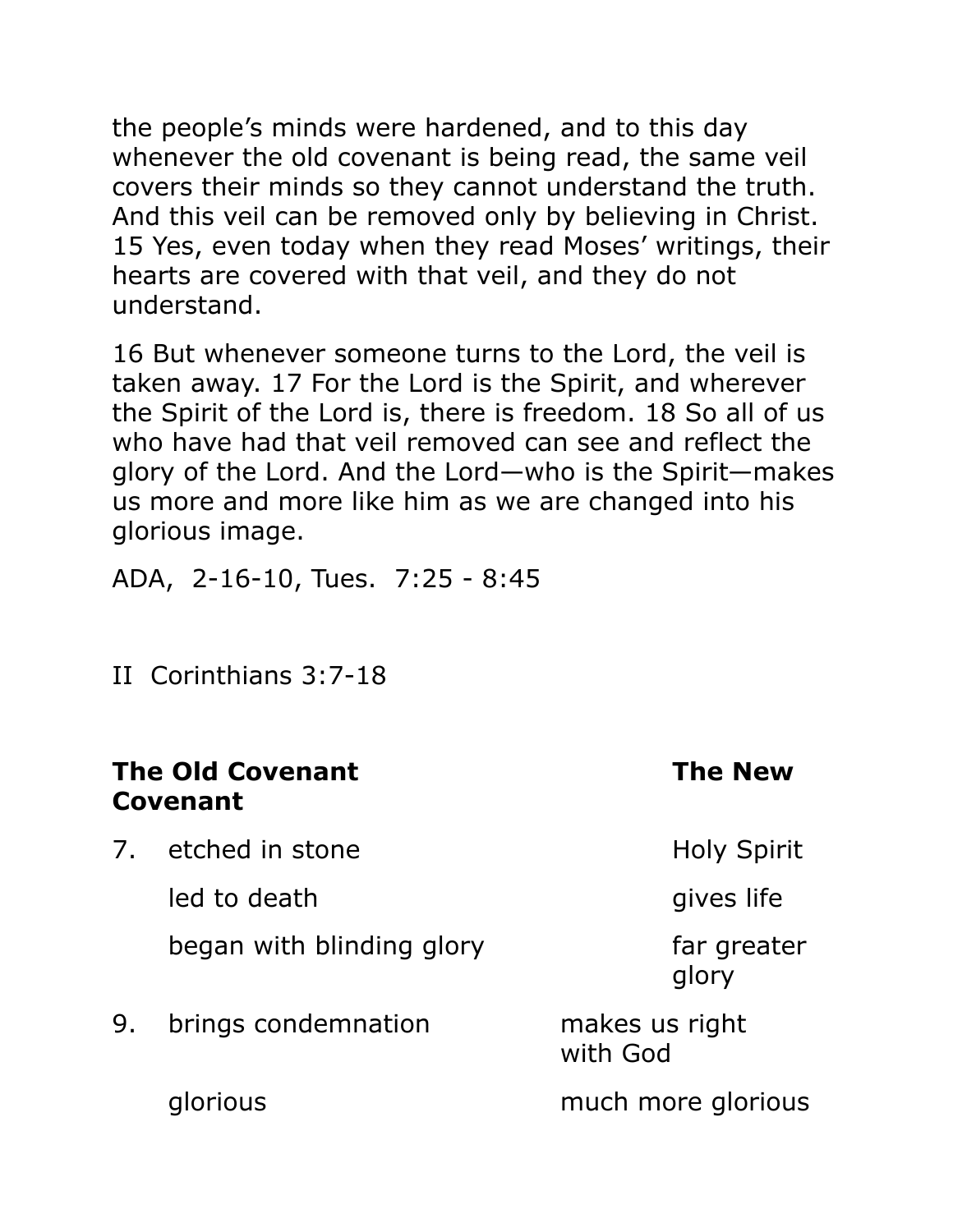- 10. not glorious at all compared to
- 11. has been set aside remains forever was full of glory entitled the state of the far greater glory
- 

overwhelming glory

13. Moses veiled his face **17.** Spirit of the Lord brings liberty (freedom to shine Christ forth)

> 18. we increasingly reflect Christ's glory

#### SECOND CORINTHIANS 4

Therefore, since God in his mercy has given us this new way, we never give up. 2 We reject all shameful deeds and underhanded methods. We don't try to trick anyone or distort the word of God. We tell the truth before God, and all who are honest know this.

3 If the Good News we preach is hidden behind a veil, it is hidden only from people who are perishing. 4 Satan, who is the god of this world, has blinded the minds of those who don't believe. They are unable to see the glorious light of the Good News. They don't understand this message about the glory of Christ, who is the exact likeness of God.

5 You see, we don't go around preaching about ourselves. We preach that Jesus Christ is Lord, and we ourselves are your servants for Jesus' sake. 6 For God, who said, "Let there be light in the darkness," has made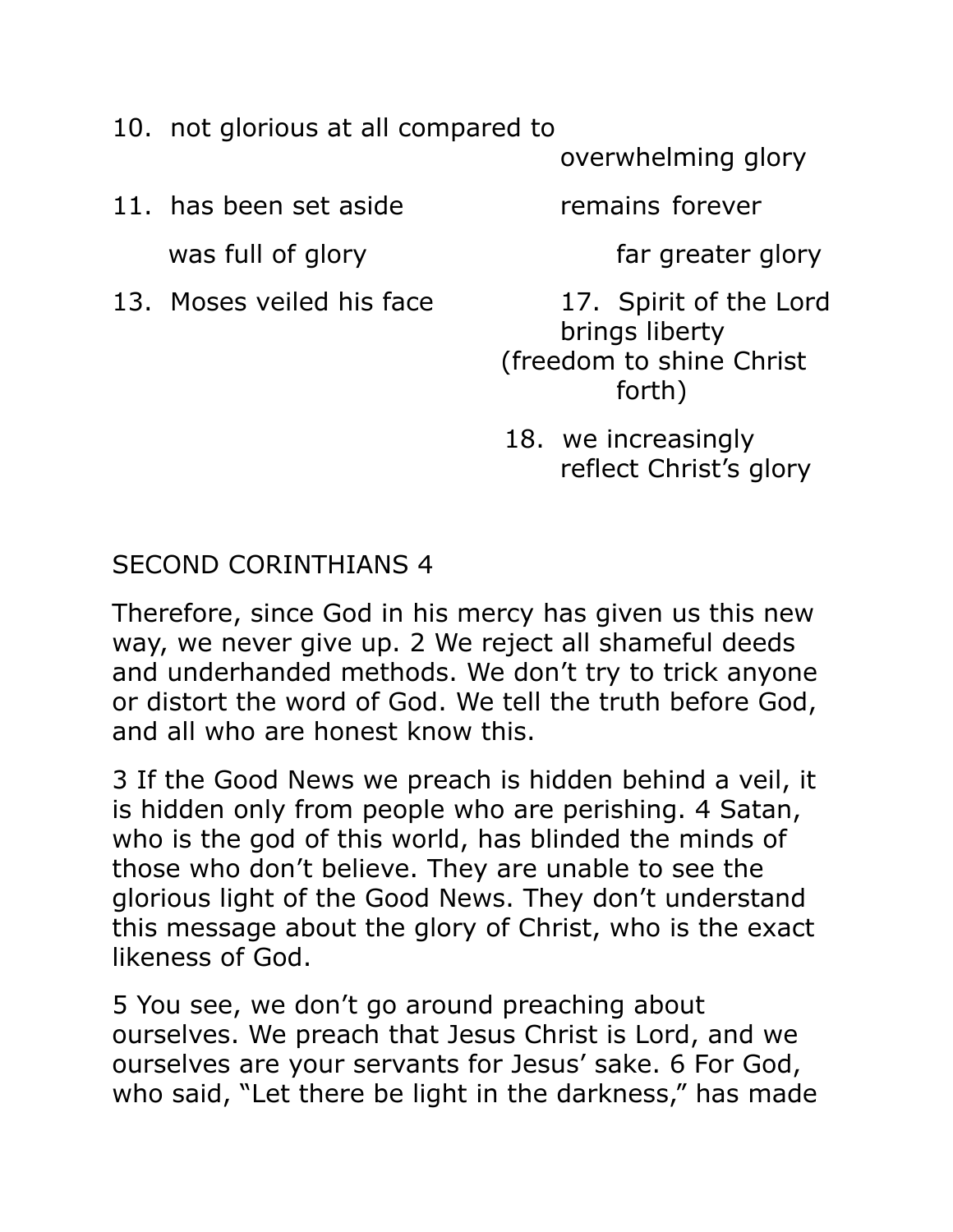this light shine in our hearts so we could know the glory of God that is seen in the face of Jesus Christ.

7 We now have this light shining in our hearts, but we ourselves are like fragile clay jars containing this great treasure. This makes it clear that our great power is from God, not from ourselves.

8. Problems pressure us from every side, but we are not crushed by them.

 Often, we don't know what to do, but we do not give up.

9. We are under continual attack, but the Lord is always with us.

 Sometimes we are thrown down and pinned, but we cannot be stopped.

10. We live crucified lives so that the life of Christ can be seen in us.

11. It is only as we continually die to self that others get to see Jesus in us.

12. So we allow death to self to work in us so that Christ's life can work in you.

13. We have the same kind of faith David had when he wrote, "I believed, and therefore have I spoken." We also believe, and that is why, despite facing constant death, we continue to tell others about Jesus.

*[Practical Application: God wants us to believe in His goodness, and declare "faith facts" - to speak with faith no matter what our 'sight' tells us.]*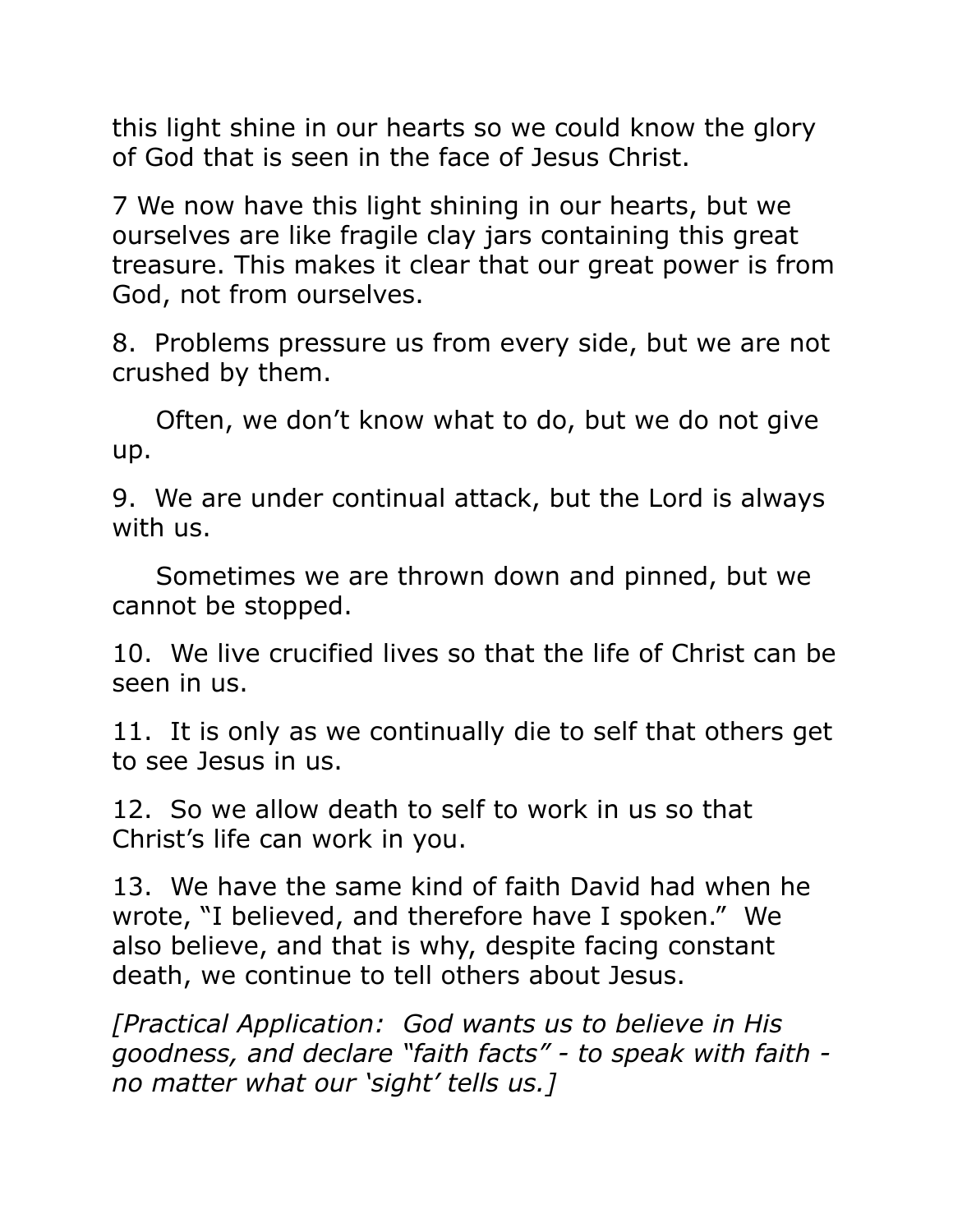14. We have absolute confidence that the One who raised Jesus from the dead shall also raise us up from the dead and, someday, Jesus will usher all of us, together, into God's presence.

15. So that is why we are willing to go through all of this trouble for you: Because, as God - by his great grace working through us - brings more and more people to himself, there will be increasing cause for thanksgiving among all of us, and He will be glorified.

16. That is why we don't give up. And even though our flesh may take a daily beating, our spirits are rejuvenated every day.

17. For present problems may press down upon us lightly and temporarily, but we know they are creating for us an immeasurably greater and eternal load of glory.

18. So we don't pay any attention to our present problems, but, instead, we keep our eyes on Christ and on future glories. The things we are going through now are only temporary, but the glories ahead of us will last forever.

## SECOND CORINTHIANS 5

For we know that when this earthly tent we live in is taken down (that is, when we die and leave this earthly body), we will have a house in heaven, (an eternal body made for us by God himself and not by human hands). 2 We grow weary in our present bodies, and we long to put on our heavenly bodies like new clothing. 3 For we will put on heavenly bodies; we will not be spirits without bodies. 4 While we live in these earthly bodies, we groan and sigh, but it's not that we want to die and get rid of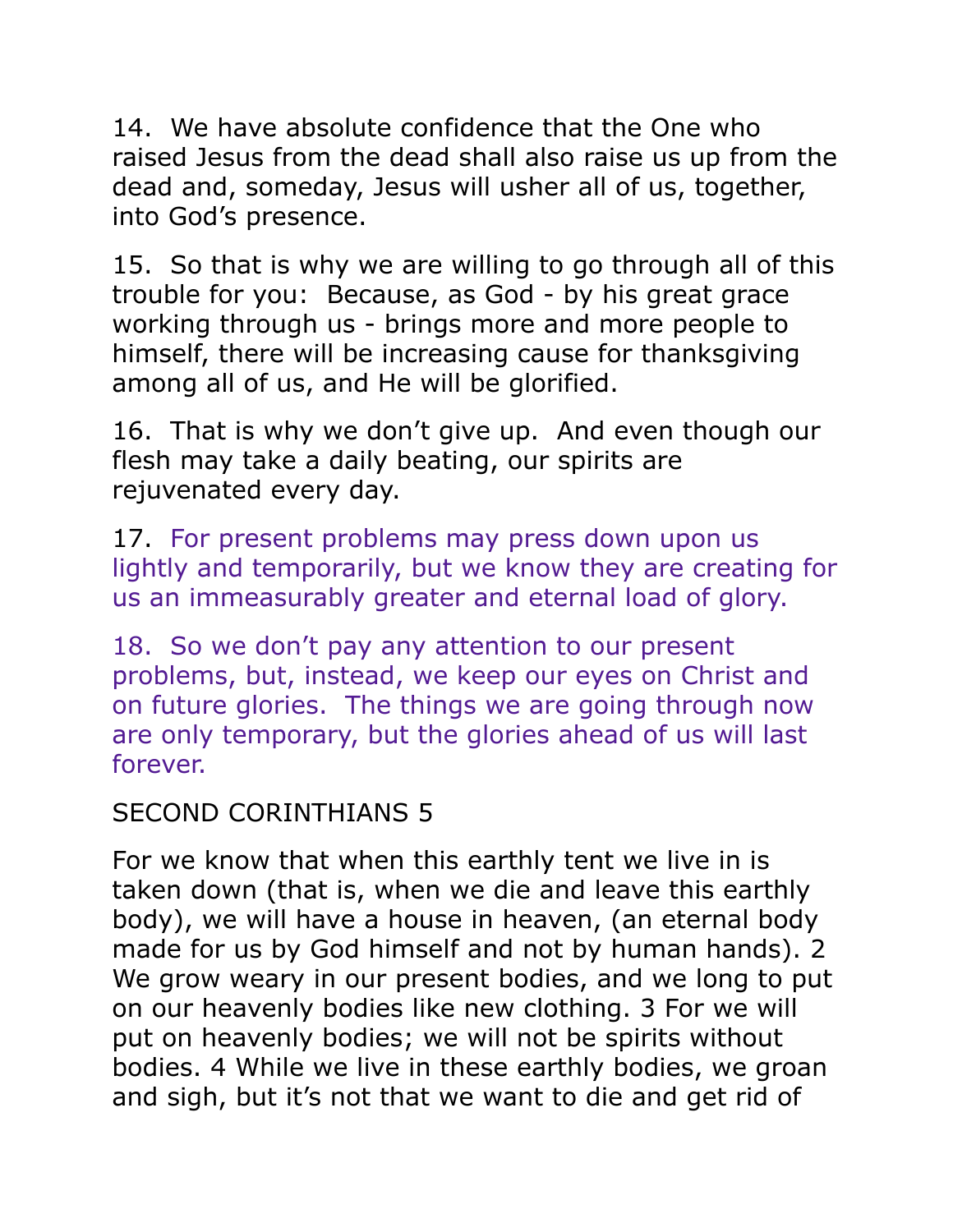these bodies that clothe us. Rather, we want to put on our new bodies so that these dying bodies will be swallowed up by life. 5 God himself has prepared us for this, and as a guarantee he has given us his Holy Spirit.

6 So we are always confident, even though we realize that as long as we are living in these earthly bodies we are not at home with the Lord. 7 For we live by believing and not by seeing - by faith, not by sight. 8 Yes, we are fully confident, though we would rather be away from these earthly bodies, for then we will be at home with the Lord. 9 So whether we are here in this body or away from this body, our goal is to please Him. 10 For every believer will someday stand before Christ to have their lives laid bare before Him. Each of us will receive whatever reward we deserve - depending on how well or how worthlessly we have served the Lord in these earthly bodies. [I Cor. 3:11-15; Rev. 22:12]

11 Knowing the terror of the Lord that awaits the unsaved who will someday stand before Him, [Luke 16:19-31; Rev. 14:11, 21:8] we do our very best to persuade people to be saved.

The N.E.B. rendering: "We must all have our lives laid open before the tribunal of Christ, where each must receive what is due to him for his conduct in the body. good or bad. With this fear of the Lord before our eyes we address our appeal to men".

God knows we are sincere, and I hope you know this, too. 12 Are we commending ourselves to you again? No, we are giving you a reason to be proud of us, so you can answer those who brag about having a spectacular ministry rather than having a sincere heart. 13 If it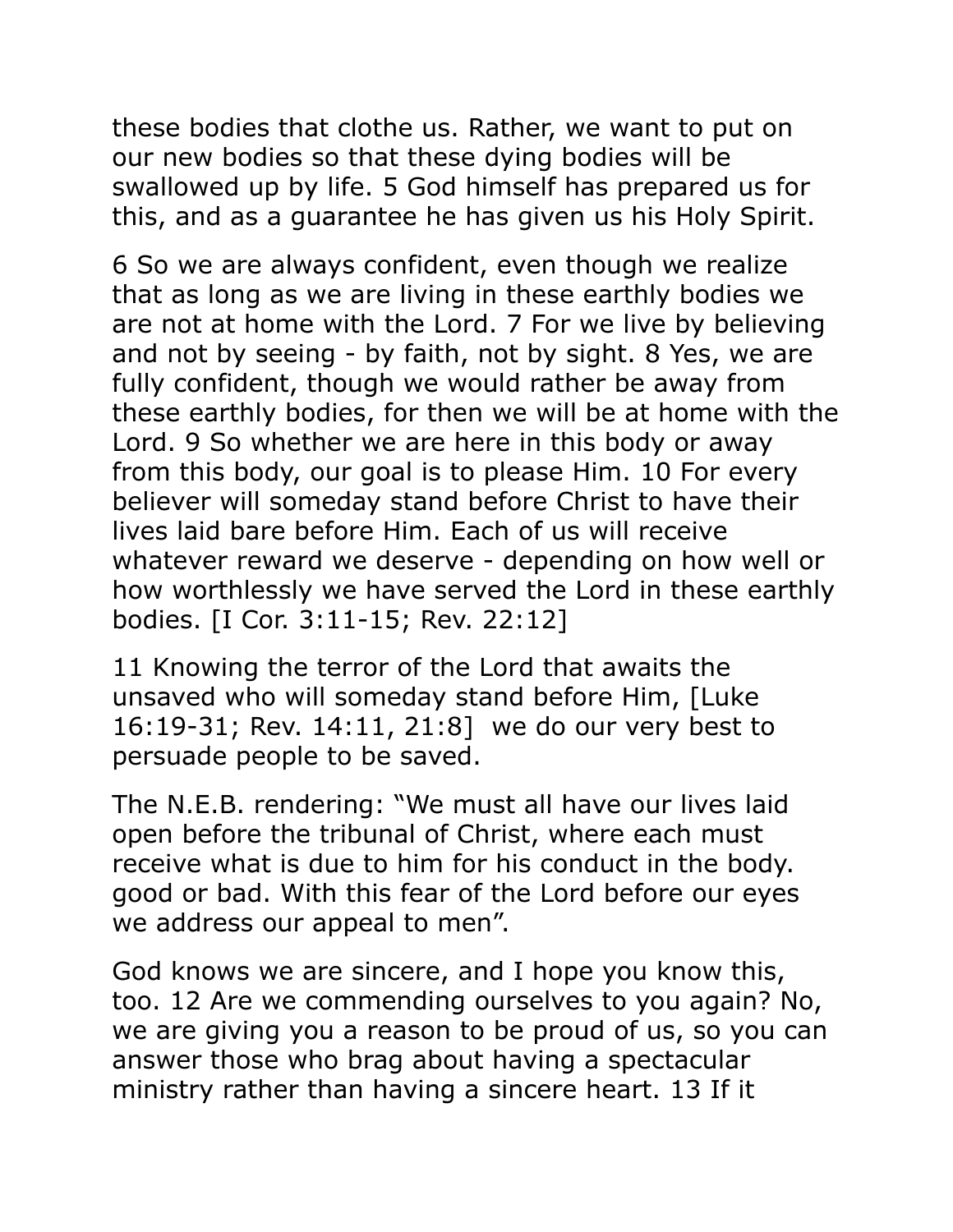seems we are crazy, it is to bring glory to God. And if we are in our right minds, it is for your benefit. 14 Either way, it is Christ's love that makes us do what we do.

Because our thinking goes like this: If Christ died on the cross for everybody, then, everybody must have been spiritually dead and in need of a Savior. 15 And we reason further that, since Christ died for everybody, those who receive his new life ought no longer live for themselves, but for Christ, who died and was raised for them.

16 So we have stopped evaluating others from merely a human point of view. [At one time we thought of Christ merely from a human point of view. How differently we know him now!] 17 Because anyone who belongs to Christ has become a new creation. The old life is gone; a new life has begun!

18 And all of this is a gift from God, who reconciled us [brought us back into close relationship] to himself through Christ. And God has given us this task of reconciling people to him. 19 For God was in Christ, reconciling the world to himself, no longer counting people's sins against them. And he has given us this wonderful message of reconciliation.

20 So we are Christ's ambassadors; God is making his appeal to you through us. We speak for Christ when we plead, "Get into a right relationship with God!" 21 For God made Christ, who never sinned, to be the sacrificial offering for our sin, so that we could be made right with God through Him.

SECOND CORINTHIANS 6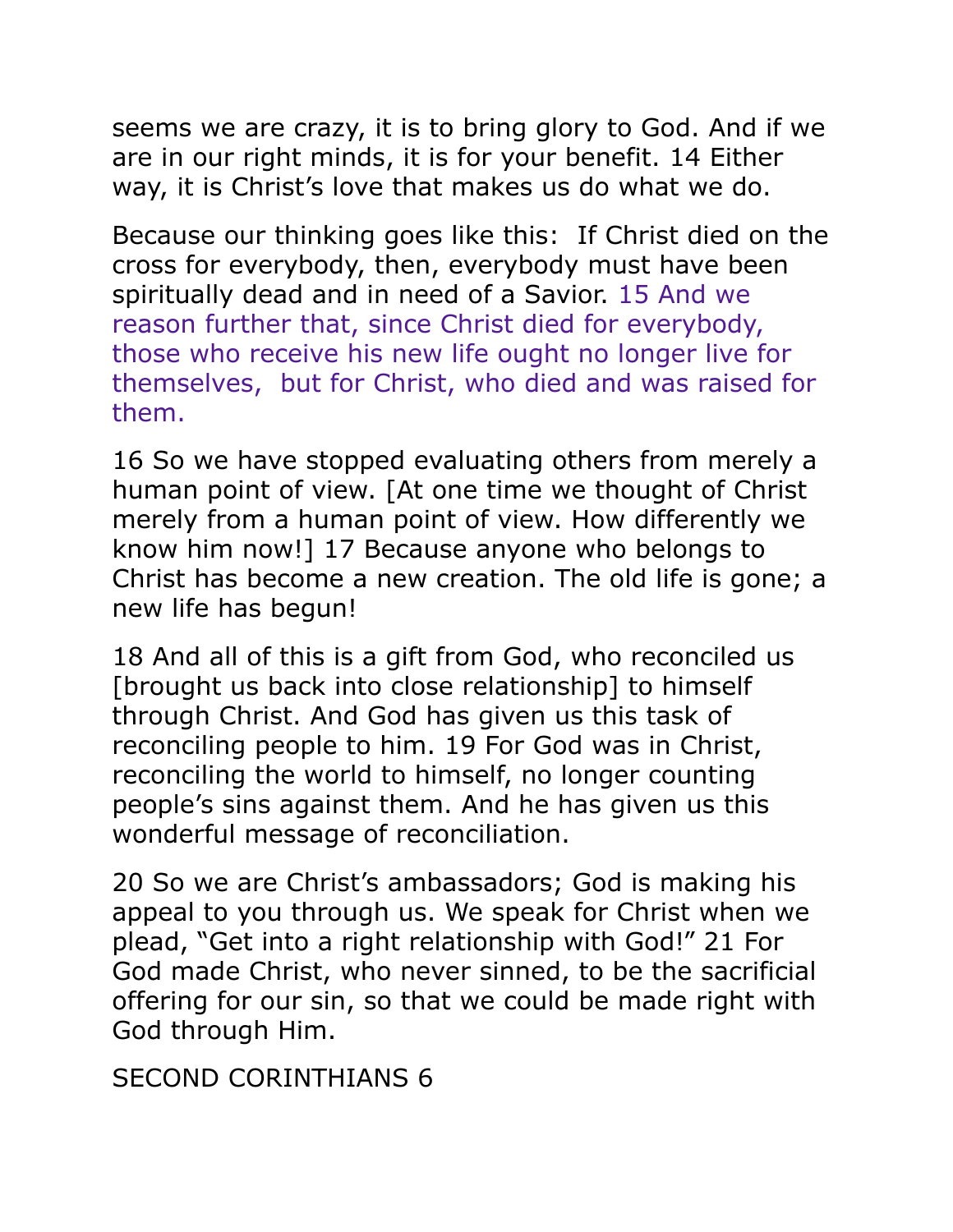As God's partners, we beg you not to accept this marvelous gift of God's kindness and then fail to let it affect you lives. 2 For God says,

"At just the right time, I heard you.

On the day of salvation, I helped you."

Indeed, the "right time" is now. *Today* is the day of salvation

3 We live in such a way that no one will stumble because of us, and no one will find fault with our ministry. 4 In everything we do, we show that we are true ministers of God. We patiently endure troubles and hardships and calamities of every kind. 5 We have been beaten, been put in prison, faced angry mobs, worked to exhaustion, endured sleepless nights, and gone without food. 6 We prove ourselves by our purity, our understanding, our patience, our kindness, by the Holy Spirit within us, and by our sincere love. 7 We faithfully preach the truth. God's power is working in us. We use the weapons of righteousness in the right hand for attack and the left hand for defense. 8 We serve God whether people honor us or despise us, whether they slander us or praise us. We are honest, but they call us impostors. 9 We are ignored, even though we are well known. We live close to death, but we are still alive. We have been beaten, but we have not been killed. 10 Our hearts ache, but we always have joy. We are poor, but we give spiritual riches to others. We own nothing, and yet we have everything.

11 Oh, dear Corinthian friends! We have spoken honestly with you, and our hearts are open to you. 12 There is no lack of love on our part, but you have withheld your love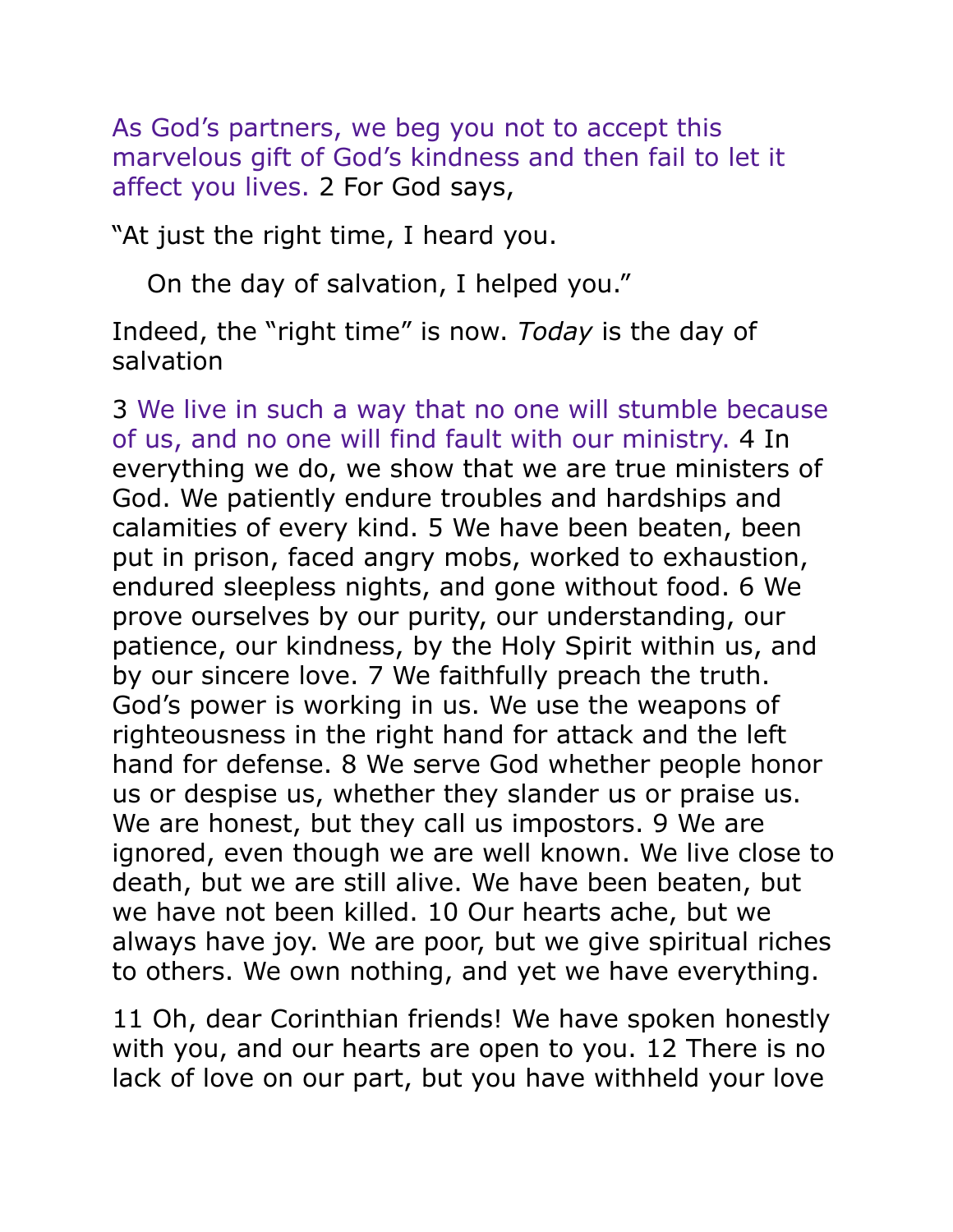from us. 13 I am asking you to respond as if you were my own children. Open your hearts to us!

14 Don't team up with those who are unbelievers. How can righteousness be a partner with wickedness? How can light live with darkness? 15 What harmony can there be between Christ and the devil? How can a believer be a partner with an unbeliever? 16 And what union can there be between God's temple and idols? For we are the temple of the living God. As God said:

"I will live in them

and walk among them.

I will be their God,

and they will be my people.

17 Therefore, come out from among unbelievers,

and separate yourselves from them, says the Lord.

Don't touch their filthy things,

and I will welcome you.

18 And I will be your Father,

and you will be my sons and daughters,

says the Lord Almighty."

### SECOND CORINTHIANS 7

Relying on these promises, dear friends, let us cleanse ourselves from everything that can defile our body or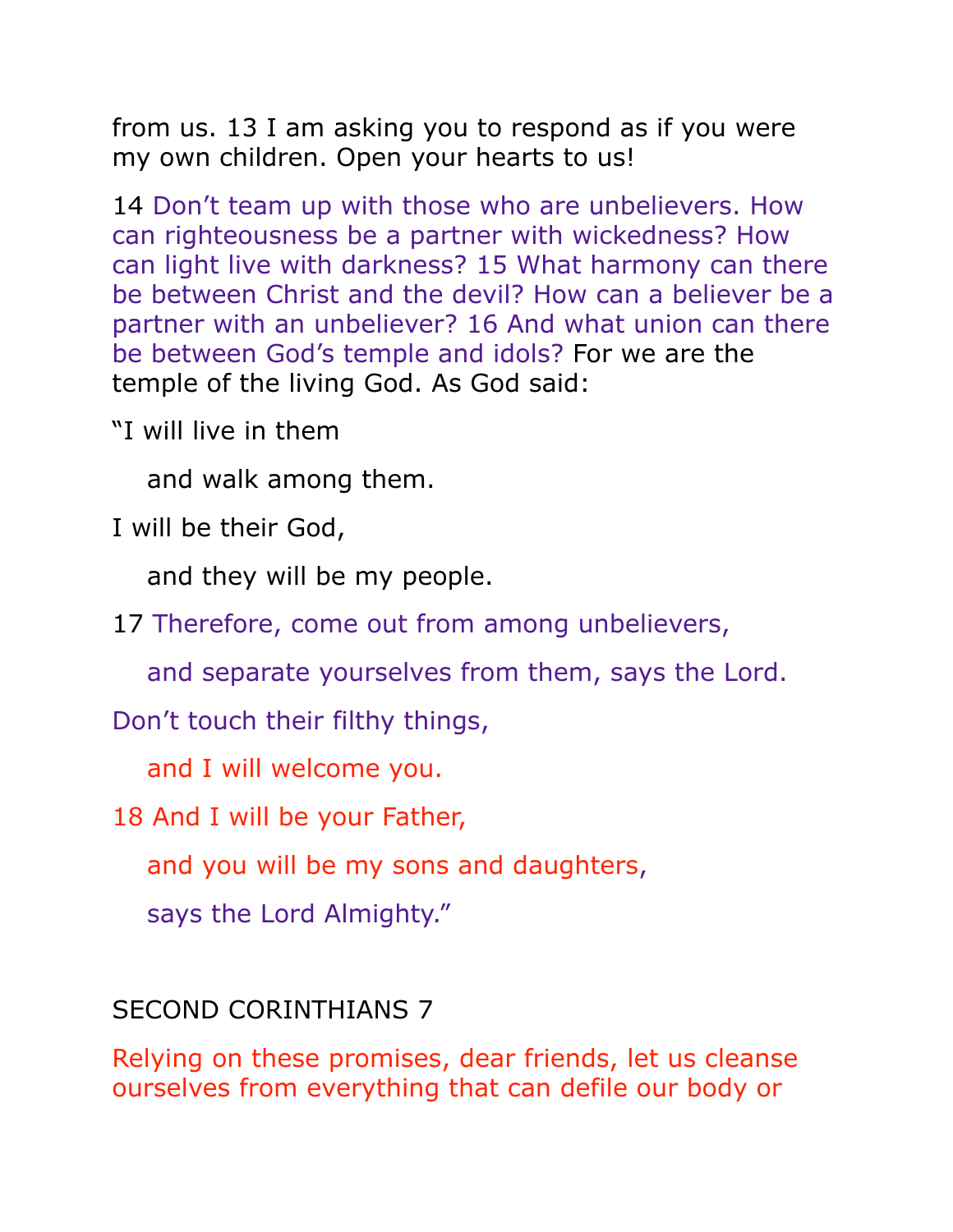spirit. And let us work toward complete holiness because we take God and our salvation seriously.

2 Please open your hearts to us. We have not done wrong to anyone, nor led anyone astray, nor taken advantage of anyone. 3 I'm not saying this to condemn you. I said before that you are in our hearts, and we live or die together with you. 4 I have the highest confidence in you, and I take great pride in you. You have greatly encouraged me and made me happy despite all our troubles.

5 When we arrived in Macedonia, there was no rest for us. We faced conflict from every direction, with battles on the outside and fear on the inside. 6 But God, who encourages the discouraged, encouraged us by the arrival of Titus. 7 His presence was a joy, but so was the news he brought of the encouragement he received from you. When he told us how much you long to see me, and how sorry you are for what happened, and how loyal you are to me, I was filled with joy!

8 I know I made you sorry with my previous letter [First] Corinthians], but I do not regret that I sent it, although I repented sending it, at first. It is obvious that the letter made you sorry  $-$  but only for a short time.

9 So, now, I am glad I sent it  $-$  not because it made you sorry, but because the sorrow it brought you helped you to repent and change your ways — (the very kind of sorrow God wants his people to have) — removing the need for me to discipline you.

10 Godly sorrow - *[the regret we experience when we operate from a standpoint of "no condemnation"; how we*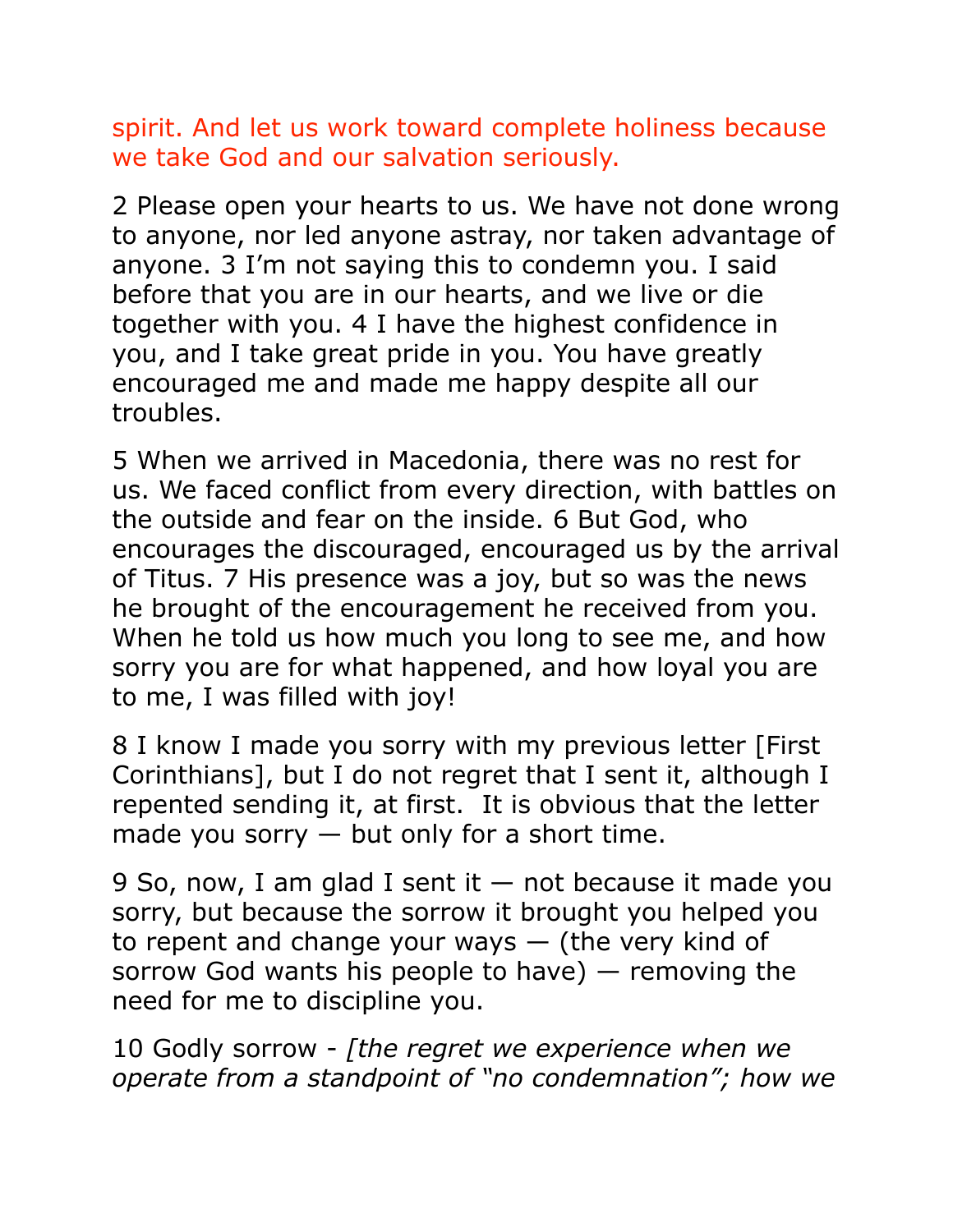*have hurt God or someone else]*, causes us to repent from sin and results in happy, healing change. There's no regret with that kind of sorrow.

In contrast, worldly sorrow *[guilt, a judicial word which stems from knowing we're under condemnation; a feeling of how bad we are; attacking and condemning]* for wrong doing *[or for doing something you perceive as wrong, though it may not be wrong]* — hurts us and our relationship with God and others in many ways.

11 Just see what this godly sorrow produced in you! Such earnestness, such concern to clear yourselves, such indignation, such alarm, such longing to see me, such zeal, and such a readiness to punish wrong. You showed that you have done everything necessary to make things right. 12 My purpose, then, was not to write about who did the wrong or who was wronged. I wrote to you so that in the sight of God you could see for yourselves how united you are with us. 13 We have been greatly encouraged by this.

In addition to our own encouragement, we were especially delighted to see how happy Titus was about the way all of you welcomed him and set his mind at ease. 14 I had told him how proud I was of you—and you didn't disappoint me. I have always told you the truth, and now my boasting to Titus has also proved true! 15 Now he cares for you more than ever when he remembers the way all of you trusted him and welcomed him with such fear and deep respect. 16 I am very happy now because I have complete confidence in you.

SECOND CORINTHIANS 8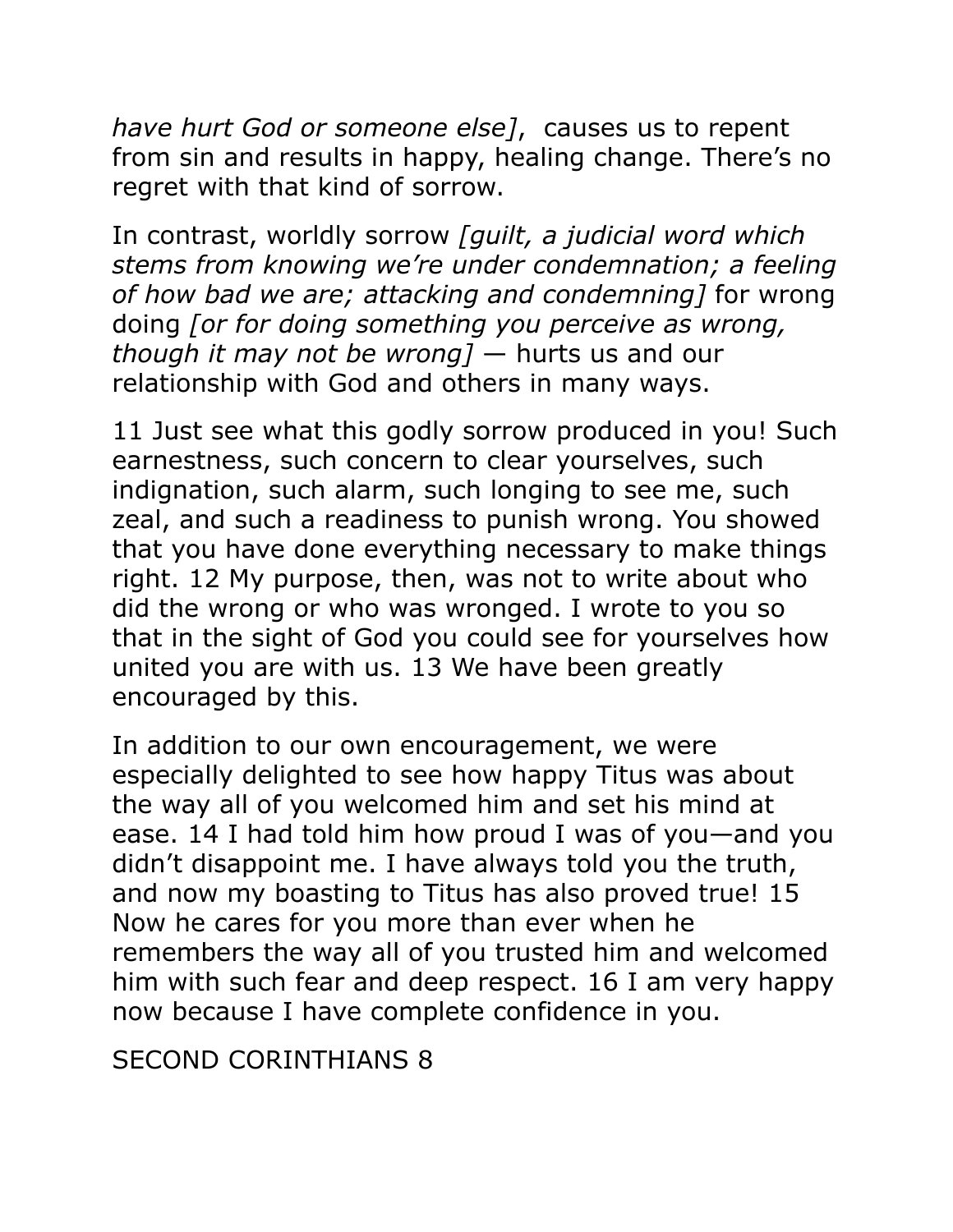Now I want you to know, dear brothers and sisters, what God in his kindness has done through the churches in Macedonia. 2 They are being tested by many troubles, and they are very poor. But they are also filled with abundant joy, which has overflowed in rich generosity.

3 For I can testify that they gave not only what they could afford, but far more. And they did it of their own free will. 4 They begged us again and again for the privilege of sharing in the gift for the believers in Jerusalem. 5 They even did more than we had hoped, for their first action was to give themselves to the Lord and to us, just as God wanted them to do.

6 So we have urged Titus, who encouraged your giving in the first place, to return to you and encourage you to finish this ministry of giving. 7 Since you excel in so many ways—in your faith, your gifted speakers, your knowledge, your enthusiasm, and your love for us—I want you to excel also in this gracious act of giving.

8 I am not commanding you to do this. But I am testing how genuine your love is by comparing it with the eagerness of the other churches.

9 You know the generous grace of our Lord Jesus Christ. Though he was rich, yet for your sakes he became poor, so that by his poverty he could make you rich.

10 Here is my advice: It would be good for you to finish what you started a year ago. Last year you were the first who wanted to give, and you were the first to begin doing it. 11 Now you should finish what you started. Let the eagerness you showed in the beginning be matched now by your giving. Give in proportion to what you have. 12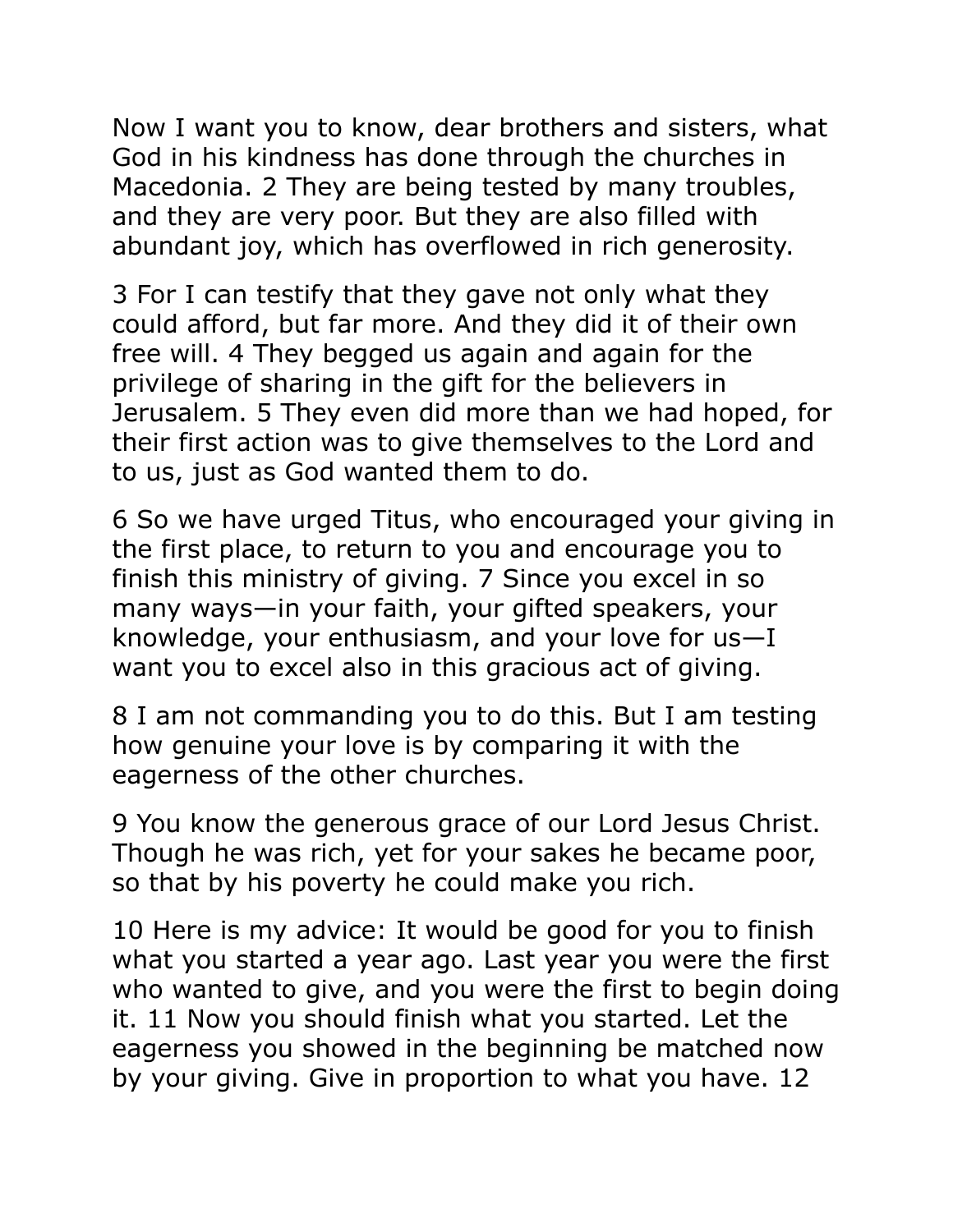Whatever you give is acceptable if you give it eagerly. And give according to what you have, not what you don't have. 13 Of course, I don't mean your giving should make life easy for others and hard for yourselves. I only mean that there should be some equality. 14 Right now you have plenty and can help those who are in need. Later, they will have plenty and can share with you when you need it. In this way, things will be equal. 15 As the Scriptures say,

"Those who gathered a lot had nothing left over,

and those who gathered only a little had enough.

16 But thank God! He has given Titus the same enthusiasm for you that I have. 17 Titus welcomed our request that he visit you again. In fact, he himself was very eager to go and see you. 18 We are also sending another brother with Titus. All the churches praise him as a preacher of the Good News. 19 He was appointed by the churches to accompany us as we take the offering to Jerusalem—a service that glorifies the Lord and shows our eagerness to help.

20 We are traveling together to guard against any criticism for the way we are handling this generous gift. 21 We are careful to be honorable before the Lord, but we also want everyone else to see that we are honorable.

22 We are also sending with them another of our brothers who has proven himself many times and has shown on many occasions how eager he is. He is now even more enthusiastic because of his great confidence in you. 23 If anyone asks about Titus, say that he is my partner who works with me to help you. And the brothers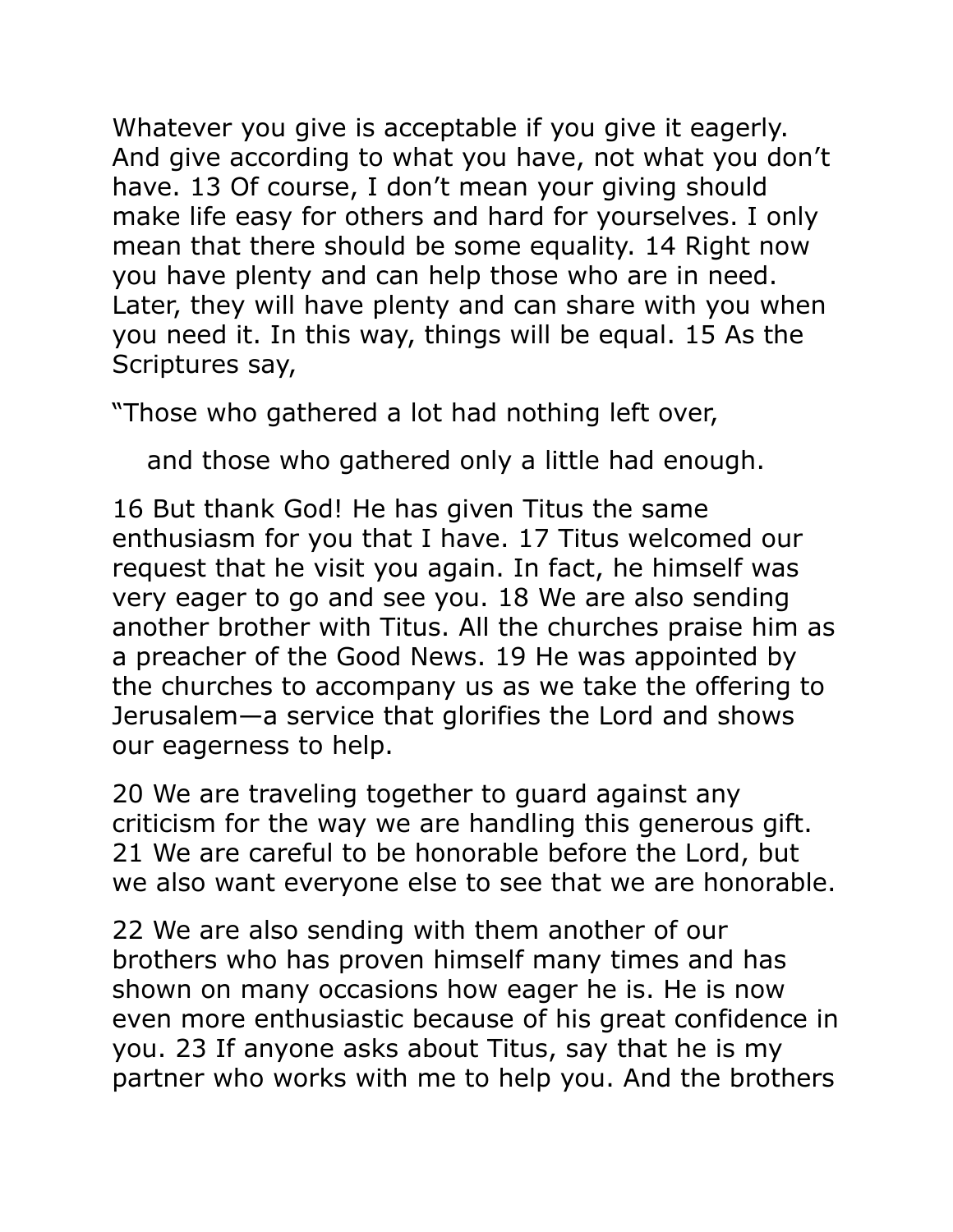with him have been sent by various Home Churches, and they bring honor to Christ. 24 So show them your love, and prove to all the Home Churches that our boasting about you is justified.

### SECOND CORINTHIANS 9

I really don't need to write to you about this ministry of giving for the believers in Jerusalem. 2 For I know how eager you are to help, and I have been boasting to the churches in Macedonia that you in Greece were ready to send an offering a year ago. In fact, it was your enthusiasm that stirred up many of the Macedonian believers to begin giving.

3 But I am sending these brothers to be sure you really are ready, as I have been telling them, and that your money is all collected. I don't want to be wrong in my boasting about you. 4 We would be embarrassed—not to mention your own embarrassment—if some Macedonian believers came with me and found that you weren't ready after all I had told them! 5 So I thought I should send these brothers ahead of me to make sure the gift you promised is ready. But I want it to be a willing gift, not one given grudgingly.

6 Remember this—a farmer who plants only a few seeds will get a small crop. But the one who plants generously will get a generous crop. 7 You must each decide in your heart how much to give - both to God, and to others. Don't give reluctantly or in response to pressure. "For God loves a person who gives cheerfully." [God wants us to be honest about, and to honor, our boundaries —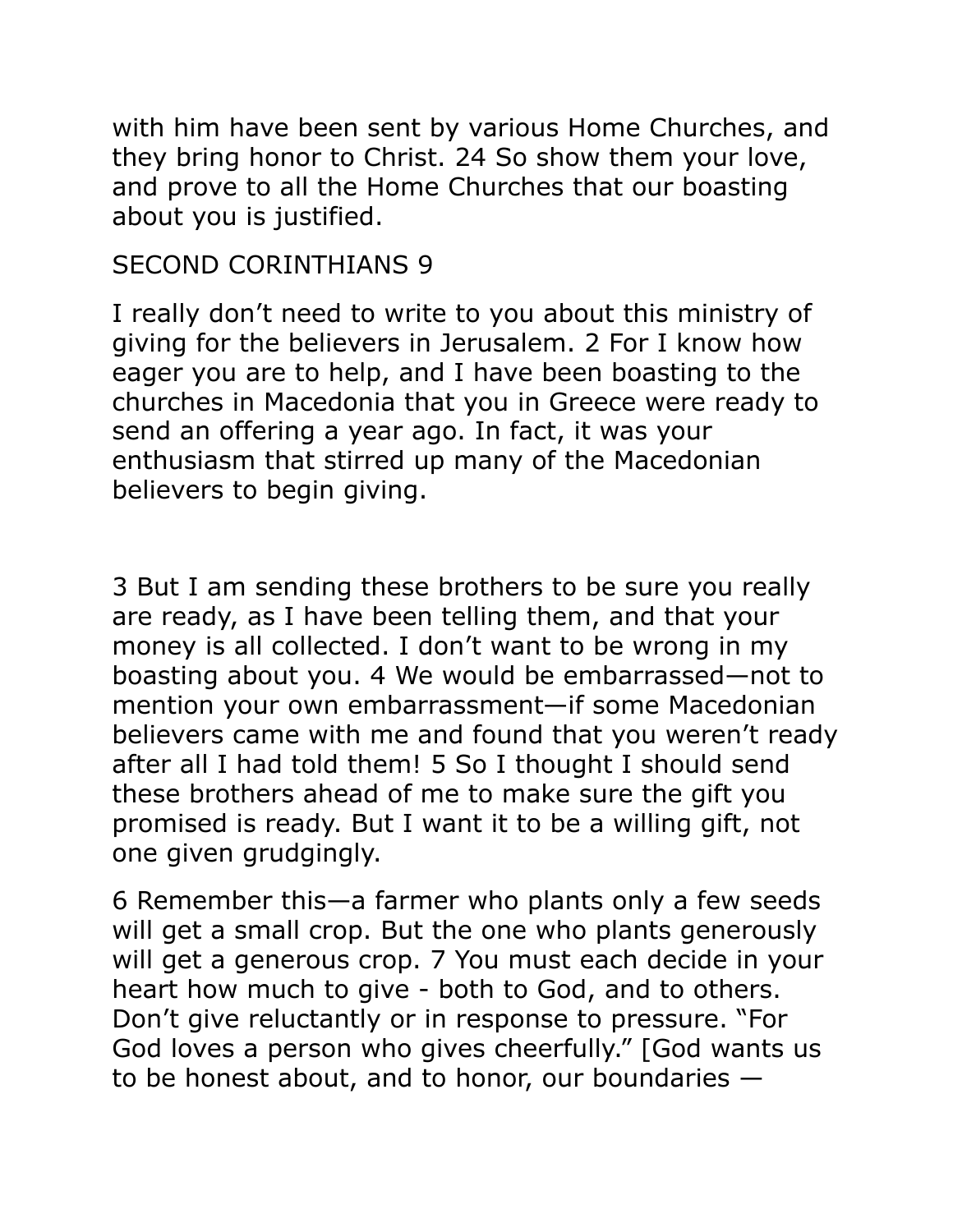whether others like them, or not.] 8 And God will generously provide all you need. Then you will always have everything you need and plenty left over to share with others. 9 As the Scriptures say,

"They share freely and give generously to the poor.

Their good deeds will be remembered forever."

10 For God is the one who provides seed for the farmer and then, from the seed, bread to eat. In the same way, he will provide and increase your resources and then, from them, produce a great harvest of generosity in you.

11 Yes, you will be enriched in every way so that you can always be generous. And when we take your gifts to those who need them, they will thank God. 12 So two good things will result from this ministry of giving—the needs of the believers in Jerusalem will be met, and they will joyfully express their thanks to God.

13 As a result of your ministry, they will give glory to God. For your generosity to them and to all believers will prove that you are obedient to the life-changing Good News of Christ. 14 And they will pray for you with deep affection because of the overflowing grace God has given to you. 15 Thank God for the gift of His grace — too wonderful for words!

## SECOND CORINTHIANS 10

Now I, Paul, appeal to you with the gentleness and kindness of Christ—though I realize you think I am timid in person and bold only when I write from far away. 2 Well, I am begging you now so that when I come I won't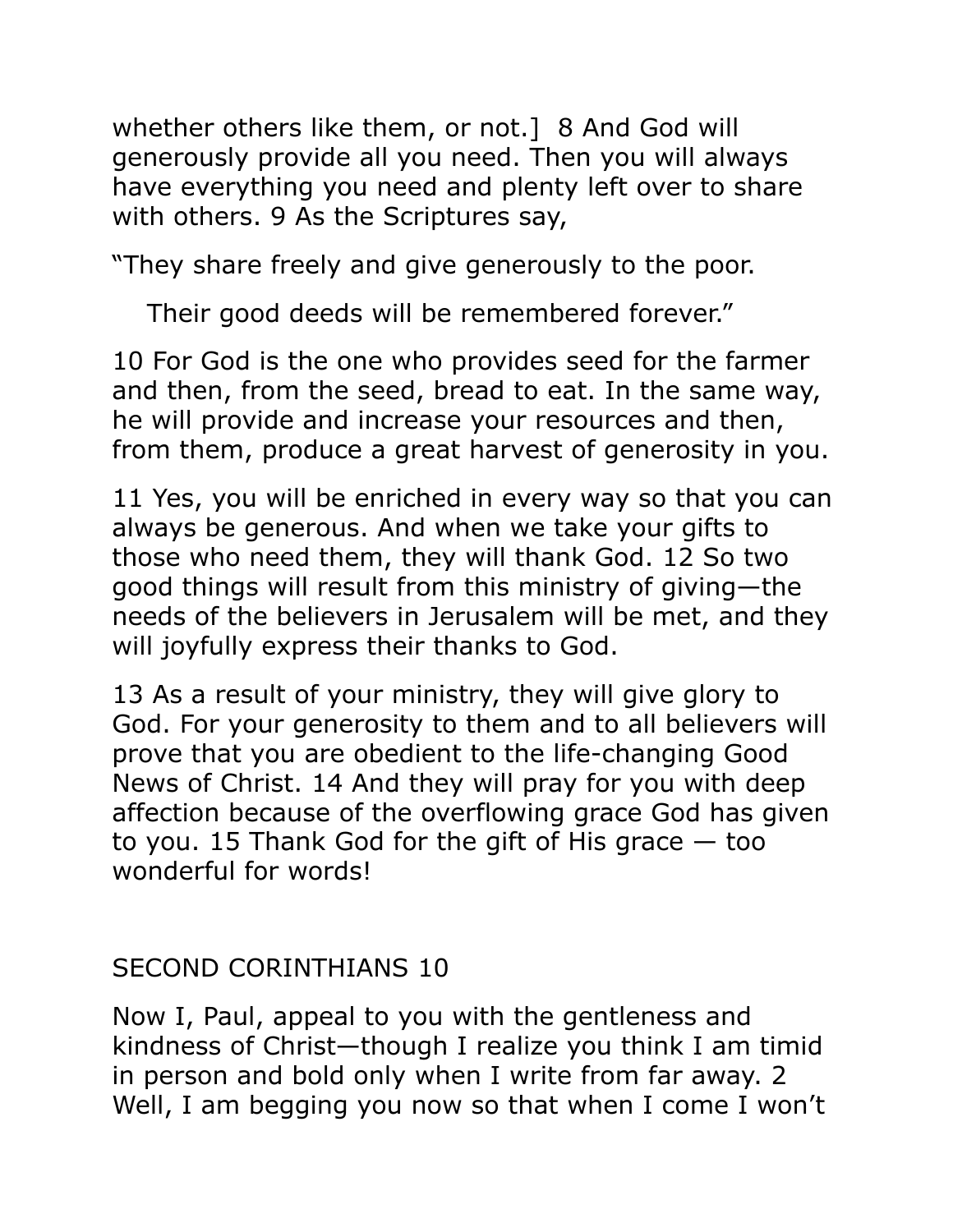have to be bold with those who think we act from human motives.

3 We are human, but we don't wage war as humans do. 4 We use God's mighty weapons, not worldly weapons, to knock down the strongholds of human reasoning and to destroy false arguments. 5 We destroy every proud obstacle that keeps people from knowing God. We capture every rebellious thought and change it to honor Christ. 6 And after you have become fully subordinate to Christ, I am prepared to discipline anyone who remains insubordinate.

7 Look at the obvious facts. Those who say they belong to Christ must recognize that we belong to Christ as much as they do. 8 I may seem to be boasting too much about the authority given to us by the Lord. But our authority builds you up; it doesn't tear you down. So I will not be ashamed of using my authority.

9 I'm not trying to frighten you by my letters. 10 For some say, "Paul's letters are demanding and forceful, but in person he is weak, and his speeches are worthless!" 11 Those people should realize that our actions when we arrive in person will be as forceful as what we say in our letters from far away.

12 Oh, don't worry; we wouldn't dare say that we are as wonderful as these other men who tell you how important they are! But they are only comparing themselves with each other, using themselves as the standard of measurement. How ignorant!

13 We will not boast about things done outside our area of authority. We will boast only about what has happened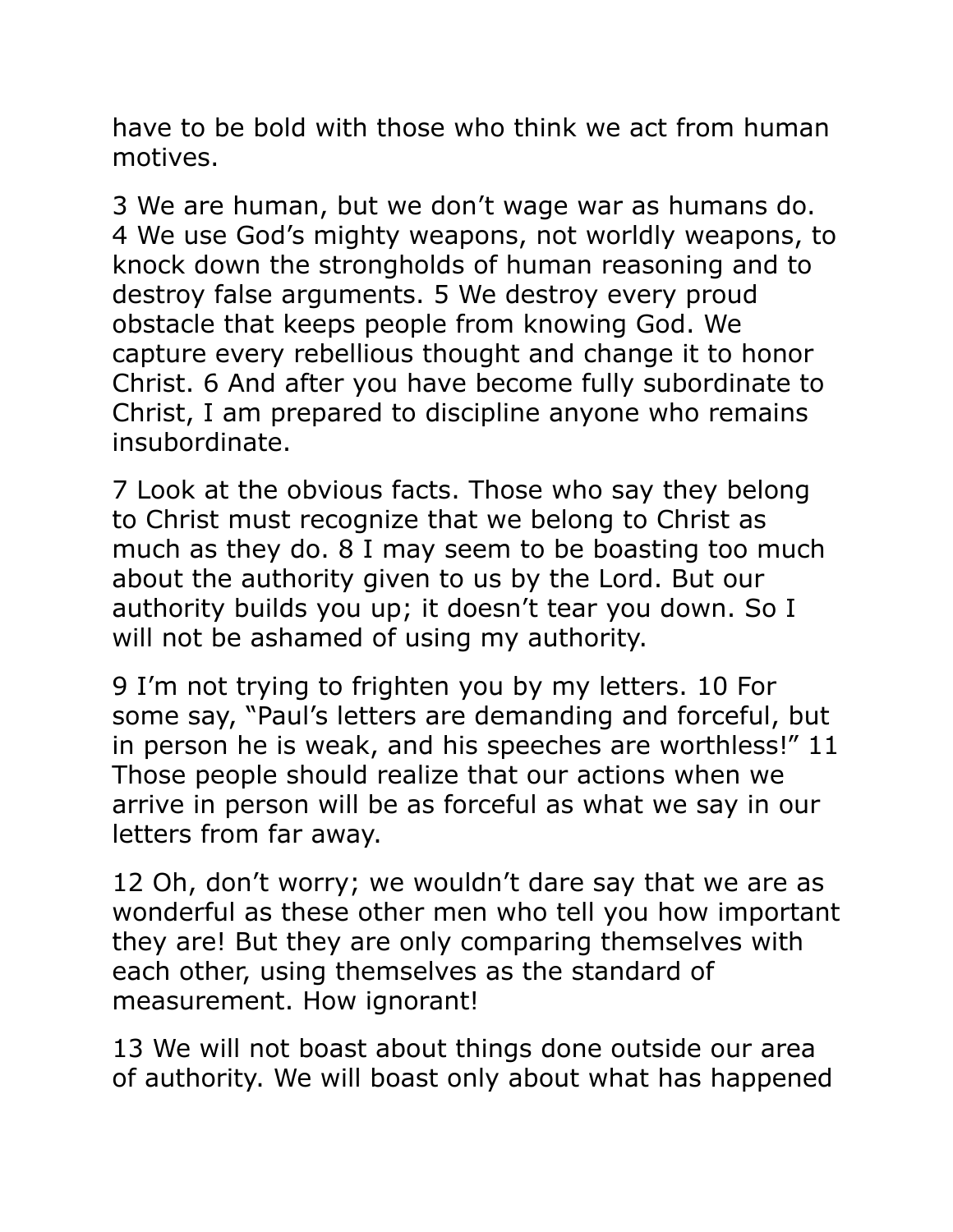within the boundaries of the work God has given us, which includes our working with you. 14 We are not reaching beyond these boundaries when we claim authority over you, as if we had never visited you. For we were the first to travel all the way to Corinth with the Good News of Christ.

15 Nor do we boast and claim credit for the work someone else has done. Instead, we hope that your faith will grow so that the boundaries of our work among you will be extended. 16 Then we will be able to go and preach the Good News in other places far beyond you, where no one else is working. Then there will be no question of our boasting about work done in someone else's territory. 17 As the Scriptures say, "If you want to boast, boast only about the Lord."

18 When people commend themselves, it doesn't count for much. The important thing is for the Lord to commend them.

### SECOND CORINTHIANS 11

I hope you will put up with a little more of my foolishness. Please bear with me. 2 For I am jealous for you with the jealousy of God himself. I promised you as a pure bride to one husband—Christ. 3 But I fear that somehow your pure and undivided devotion to Christ will be corrupted, just as Eve was deceived by the cunning ways of the serpent. 4 You happily put up with whatever anyone tells you, even if they preach a different Jesus than the one we preach, or a different kind of Spirit than the one you received, or a different kind of gospel than the one you believed.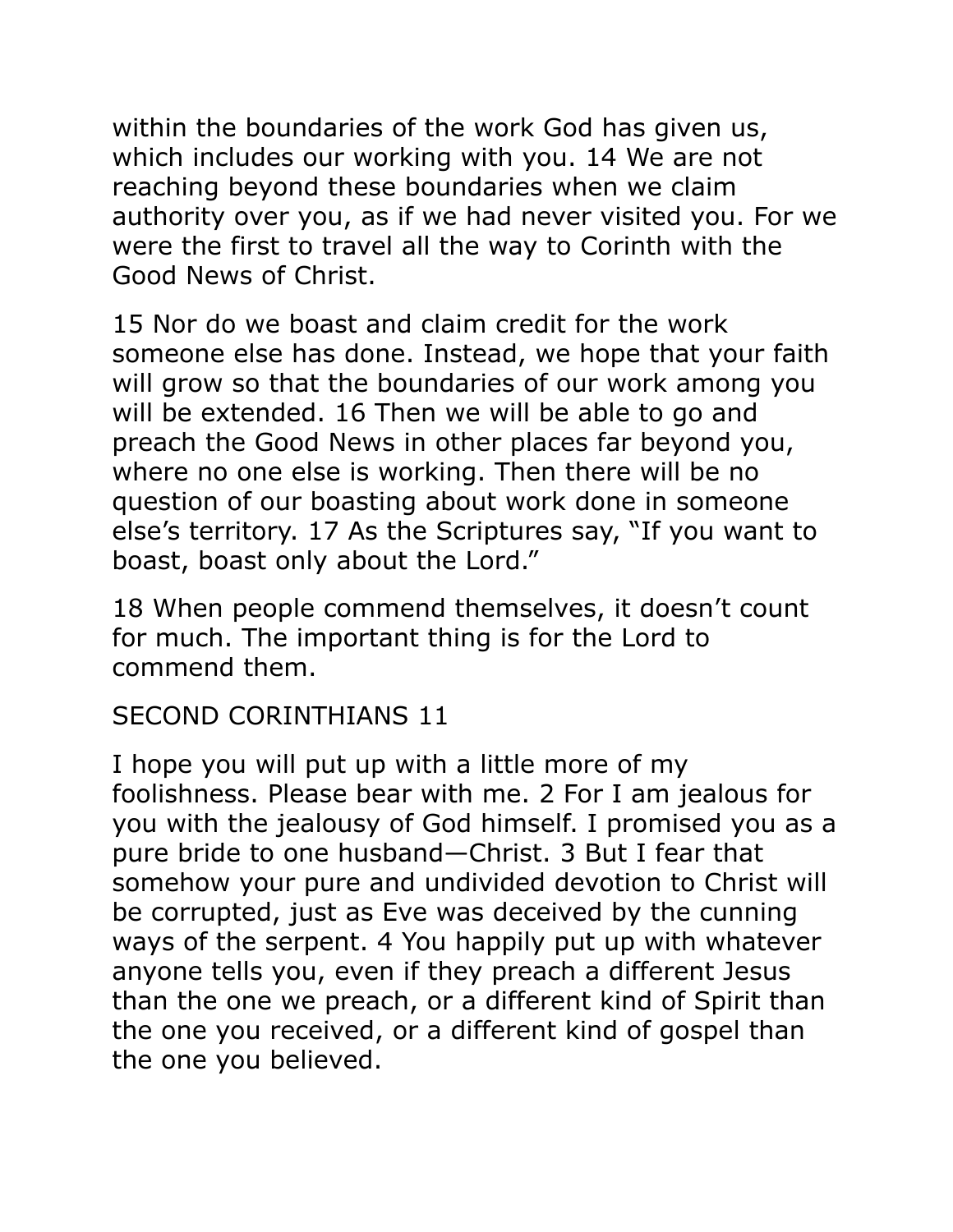5 But I don't consider myself inferior in any way to these "super apostles" who teach such things. 6 I may be unskilled as a speaker, but I'm not lacking in knowledge. We have made this clear to you in every possible way.

7 Was I wrong when I humbled myself and honored you by preaching God's Good News to you without expecting anything in return? 8 I "robbed" other churches by accepting their contributions so I could serve you at no cost. 9 And when I was with you and didn't have enough to live on, I did not become a financial burden to anyone. For the brothers who came from Macedonia brought me all that I needed. I have never been a burden to you, and I never will be. 10 As surely as the truth of Christ is in me, no one in all of Greece will ever stop me from boasting about this. 11 Why? Because I don't love you? God knows that I do.

12 But I will continue doing what I have always done. This will undercut those who are looking for an opportunity to boast that their work is just like ours. 13 These people are false apostles. They are deceitful workers who disguise themselves as apostles of Christ. 14 But I am not surprised! Even satan disquises himself as an angel of light. 15 So it is no wonder that his servants also disguise themselves as servants of righteousness. In the end they will get the punishment their wicked deeds deserve.

16 Again I say, don't think that I am a fool to talk like this. But even if you do, listen to me, as you would to a foolish person, while I also boast a little. 17 Such boasting is not from the Lord, but I am acting like a fool. 18 And since others boast about their human achievements, I will, too. 19 After all, you think you are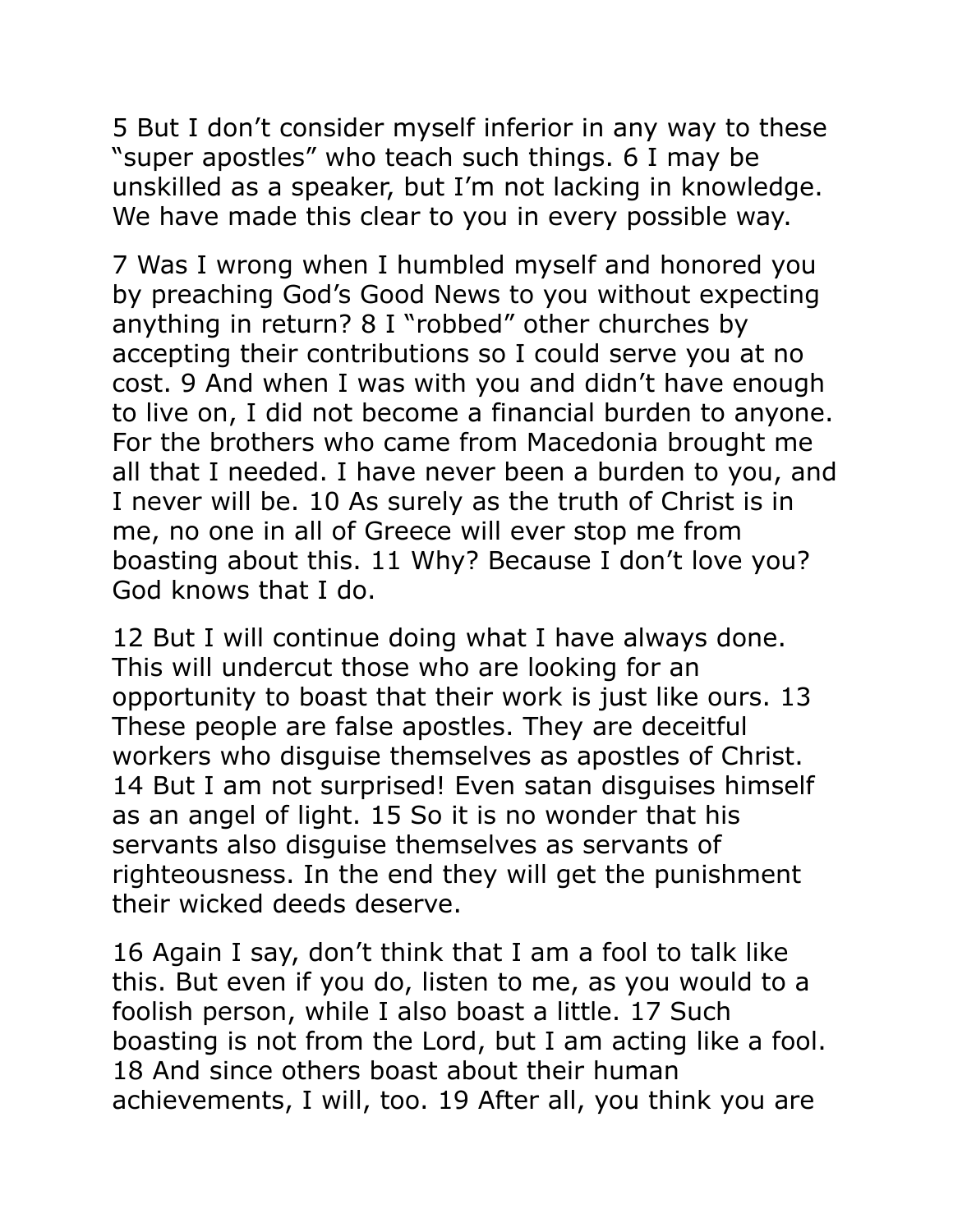so wise, but you enjoy putting up with fools! 20 You put up with it when someone enslaves you, takes everything you have, takes advantage of you, takes control of everything, and slaps you in the face. 21 I'm ashamed to say that we've been too "weak" to do that!

But whatever they dare to boast about—I'm talking like a fool again—I dare to boast about it, too.

22 Are they Hebrews? So am I.

Are they Israelites? So am I.

Are they descendants of Abraham? So am I.

23 Are they servants of Christ? I know I sound like a madman, but I have served him far more!

I have worked harder,

been put in prison more often,

been whipped times without number,

and faced death again and again.

24 Five different times the Jewish leaders gave me thirtynine lashes.

25 Three times I was beaten with rods.

Once I was stoned.

Three times I was shipwrecked.

Once I spent a whole night and a day adrift at sea.

26 I have traveled on many long journeys.

I have faced danger from rivers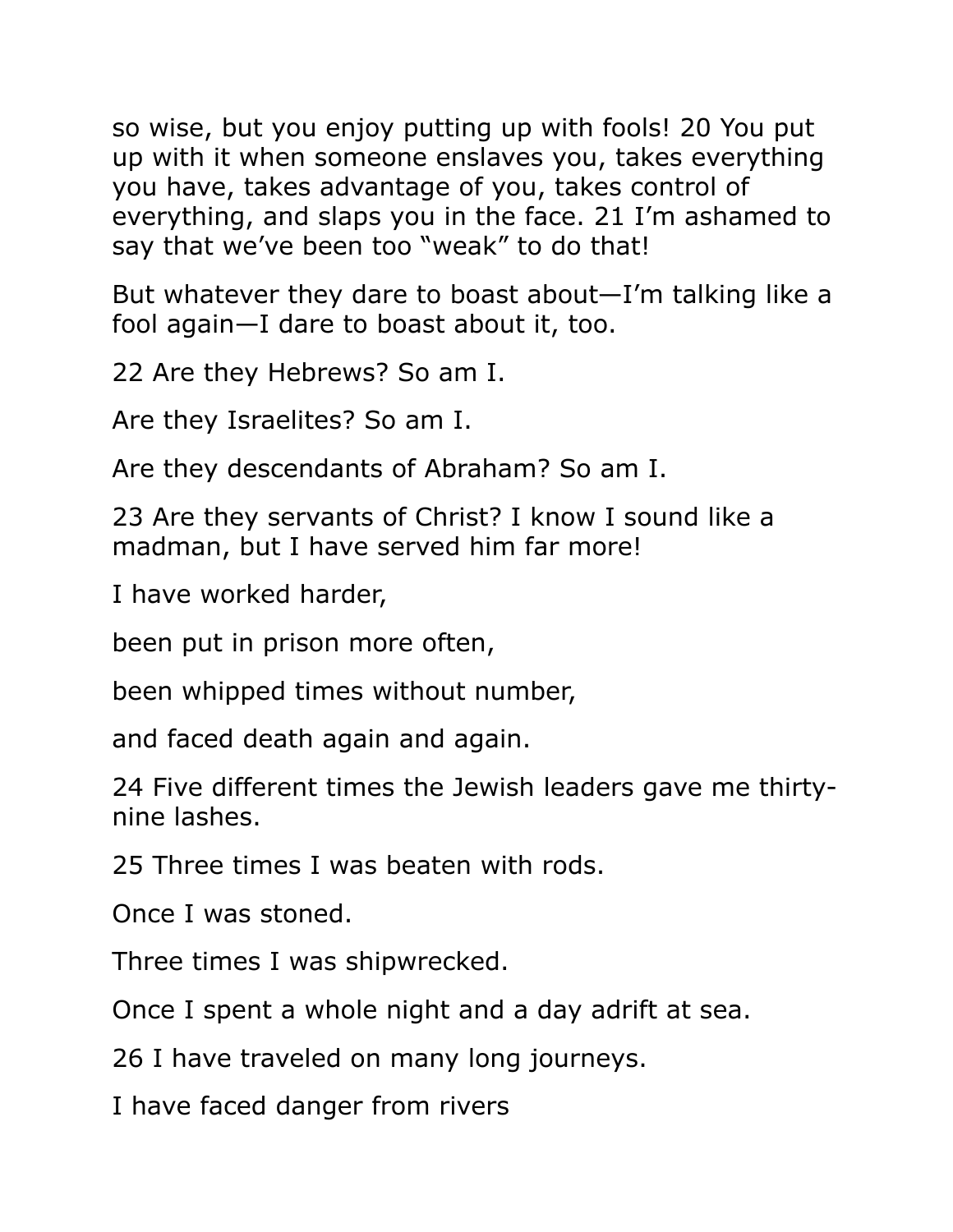and from robbers.

I have faced danger from my own people, the Jews,

as well as from the Gentiles.

I have faced danger in the cities,

in the deserts,

and on the seas.

And I have faced danger from men who claim to be believers but are not.

27 I have worked hard and long, enduring many sleepless nights.

 I have been hungry and thirsty and have often gone without food.

I have shivered in the cold, without enough clothing to keep me warm.

28 Then, besides all this, I have the daily burden of my concern for all the churches. 29 Who is weak without my feeling that weakness? Who is led astray, and I do not burn with anger?

30 If I must boast, I would rather boast about the things that show how weak I am! 31 God, the Father of our Lord Jesus, who is worthy of eternal praise, knows I am not lying. 32 When I was in Damascus, the governor under King Aretas kept guards at the city gates to catch me. 33 I had to be lowered in a basket through a window in the city wall to escape from him.

SECOND CORINTHIANS 12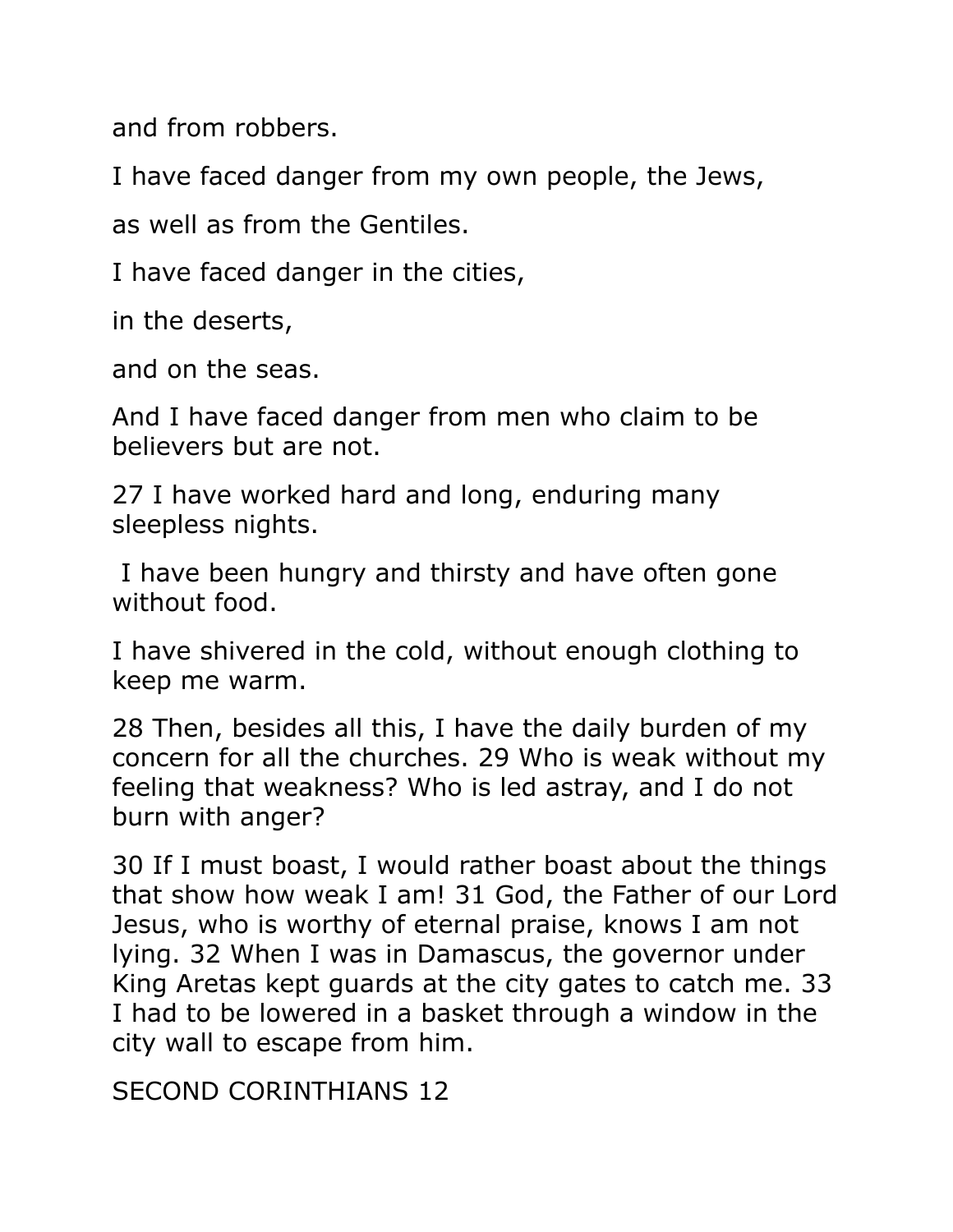This boasting will do no good, but I must go on. I will reluctantly tell about visions and revelations from the Lord. 2 I was caught up to the third heaven fourteen years ago. Whether I was in my body or out of my body, I don't know—only God knows. 3 Yes, only God knows whether I was in my body or outside my body. But I do know 4 that I was caught up to paradise and heard things so astounding that they cannot be expressed in words, things no human is allowed to tell.

5 That experience is worth boasting about, but I'm not going to do it. I will boast only about my weaknesses. 6 If I wanted to boast, I would be no fool in doing so, because I would be telling the truth. But I won't do it, because I don't want anyone to give me credit beyond what they can see in my life or hear in my message, 7 even though I have received such wonderful revelations from God.

# **Paul's Thorn in the Flesh**

So to keep me from becoming proud, I was given a thorn in my flesh, a messenger from Satan to torment me and keep me from becoming proud. 8 Three different times I begged the Lord to take it away. 9 Each time he said, "My grace is all you need. My power is best displayed when you are weak."

So now I am glad to boast about my weaknesses, so that the power of Christ can work through me. 10 That's why I take pleasure in my weaknesses, and in the insults, hardships, persecutions, and troubles that I suffer for Christ. For when I am weak in myself, then I am strong in the Lord.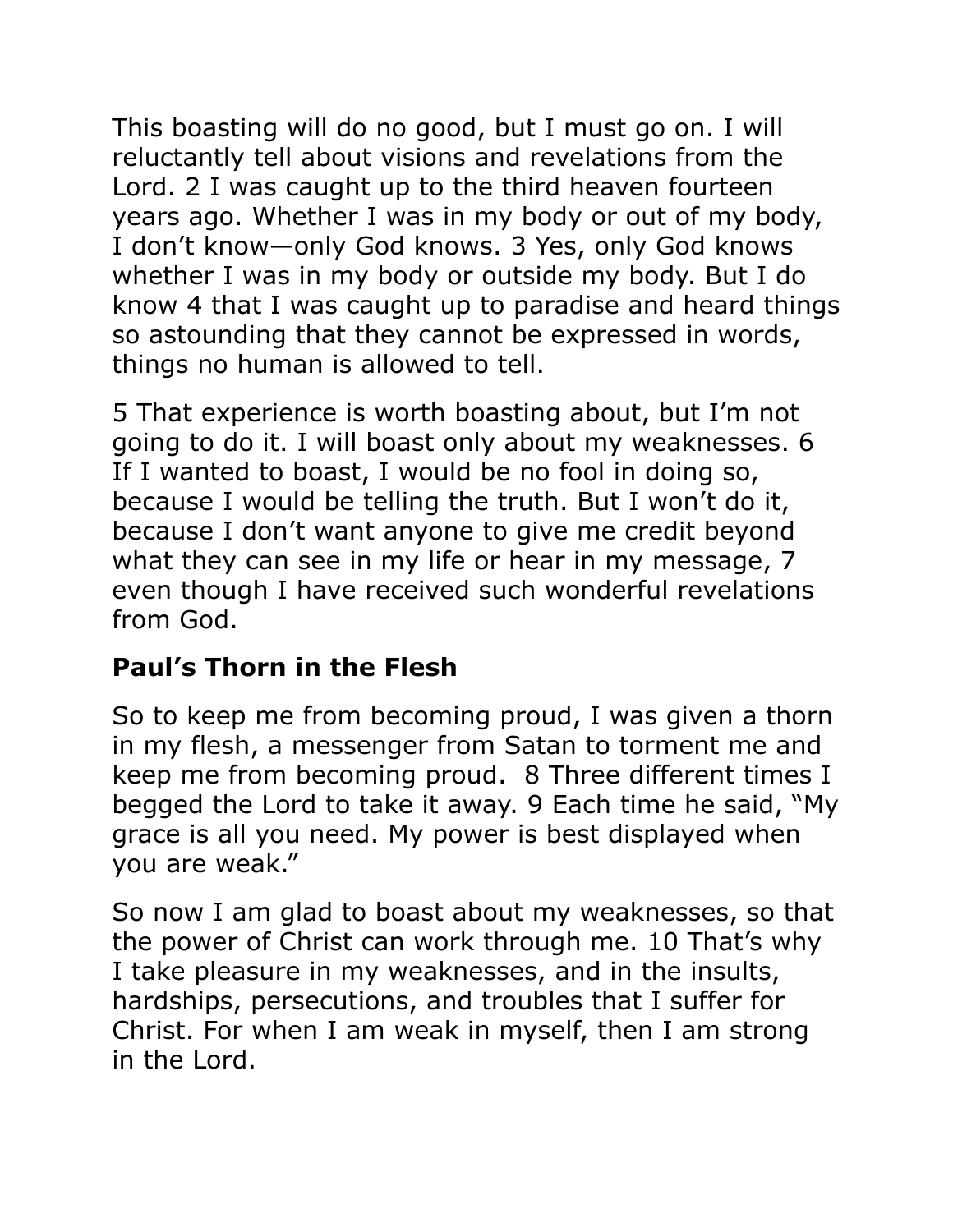11 You have made me act like a fool. You ought to be writing commendations for me, for I am not at all inferior to these "super apostles," even though I am nothing at all. 12 When I was with you, I certainly gave you proof that I am an apostle. For I patiently did many signs and wonders and miracles among you. 13 The only thing I failed to do, which I do in the other churches, was to become a financial burden to you. Please forgive me for this wrong!

14 Now I am coming to you for the third time, and I will not be a burden to you. I don't want what you have—I want you. After all, children don't provide for their parents. Rather, parents provide for their children. 15 I will gladly spend myself and all I have for you, even though it seems that the more I love you, the less you love me.

16 Some of you admit I was not a burden to you. But others still think I was sneaky and took advantage of you by trickery. 17 But how? Did any of the men I sent to you take advantage of you? 18 When I urged Titus to visit you and sent our other brother with him, did Titus take advantage of you? No! For we have the same spirit and walk in each other's steps, doing things the same way.

19 Perhaps you think we're saying these things just to defend ourselves. No, we tell you this as Christ's servants, and with God as our witness. Everything we do, dear friends, is to strengthen you. 20 For I am afraid that when I come I won't like what I find, and you won't like my response. I am afraid that I will find quarreling, jealousy, anger, selfishness, slander, gossip, arrogance,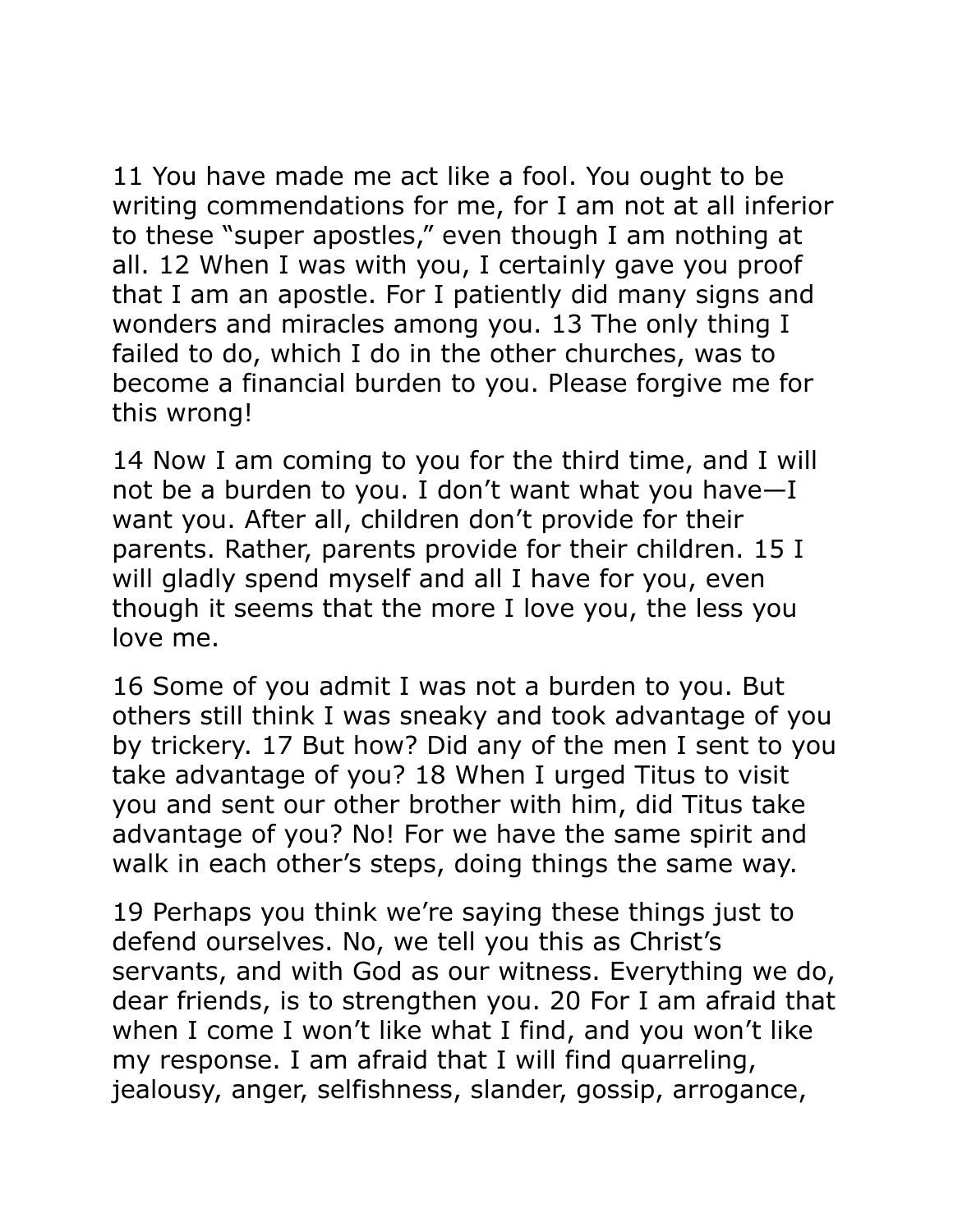and disorderly behavior. 21 Yes, I am afraid that when I come again, God will humble me in your presence. And I will be grieved because many of you have not given up your old sins. You have not repented of your impurity, sexual immorality, and eagerness for lustful pleasure.

### SECOND CORINTHIANS 13

This is the third time I am coming to visit you (and as the Scriptures say, "The facts of every case must be established by the testimony of two or three witnesses"). 2 I have already warned those who had been sinning when I was there on my second visit. Now I again warn them and all others, just as I did before, that next time I will not spare them.

3 I will give you all the proof you want that Christ speaks through me. Christ is not weak when he deals with you; he is powerful among you. 4 Although he was crucified in weakness, he now lives by the power of God. We, too, are weak, just as Christ was, but when we deal with you we will be alive with him and will have God's power.

5 Examine yourselves to see if your faith is genuine. Test yourselves. Surely you know that Jesus Christ is among you; if not, you have failed the test of genuine faith. 6 As you test yourselves, I hope you will recognize that we have not failed the test of apostolic authority.

7 We pray to God that you will not do what is wrong by refusing our correction. I hope we won't need to demonstrate our authority when we arrive. Do the right thing before we come—even if that makes it look like we have failed to demonstrate our authority. 8 For we cannot oppose the truth, but must always stand for the truth. 9